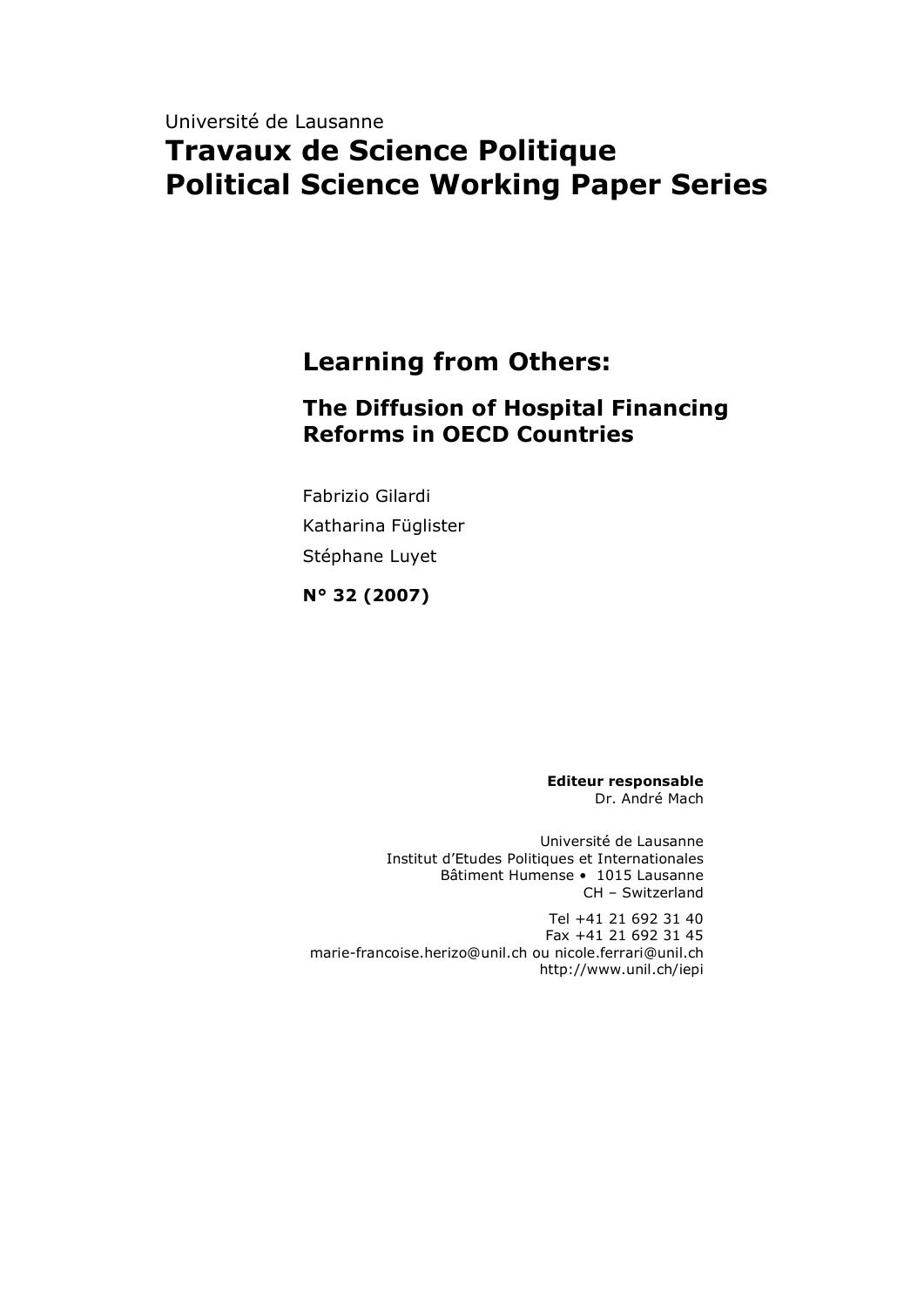La collection **Travaux de Science Politique** vise à diffuser des travaux de chercheuses et chercheurs rattachés à l'Institut d'Etudes Politiques et Internationales (IEPI) de l'Université de Lausanne. Il peut s'agir de textes en prépublication, de communications scientifiques ou d'excellents mémoires d'étudiants. Ces travaux sont publiés sur la base d'une évaluation interne par deux membres de l'IEPI. Les opinions émises n'engagent cependant que la responsabilité de l'auteur•e.

Les **Travaux de Science Politique** sont accessibles gratuitement sur www.unil.ch/iepi (suivre le lien « Publications »).

The **Political Science Working Papers Series** is intended to promote the diffusion of work in progress, articles to be published and research findings by researchers of the Institute of Political and International Studies, University of Lausanne. The papers submitted are refereed by two members of the Institute. The opinions expressed are those of the author(s) only.

The **Political Science Working Papers** are available free of charge at www.unil.ch/iepi (click on « Publications »).

© Gilardi Fabrizio, Katharina Füglister and Stéphane Luyet.

Layout : Alexandre Afonso

Couverture : Unicom, Université de Lausanne

#### **Remerciements/Acknowledgements**

Previous versions of this article were presented at the ECPR Joint Sessions of Workshops, Nicosia (Cyprus), April 25-30, 2006, at the APSA Annual Meeting, Philadelphia (PA), August 31-September 3, 2006, at the Annual ESPAnet Conference, Bremen (Germany), September 21-23, 2006, and at the APSA Annual Meeting, Chicago (IL), August 30-September 2, 2007. We thank the participants in these conferences and especially Sarah Brooks, John Clarke, and Lane Kenworthy for helpful comments. We also thank all the country experts who helped us with data collection. The financial support of the Swiss National Science Foundation (grant no. 100012-105763/1) is gratefully acknowledged. The usual disclaimer applies.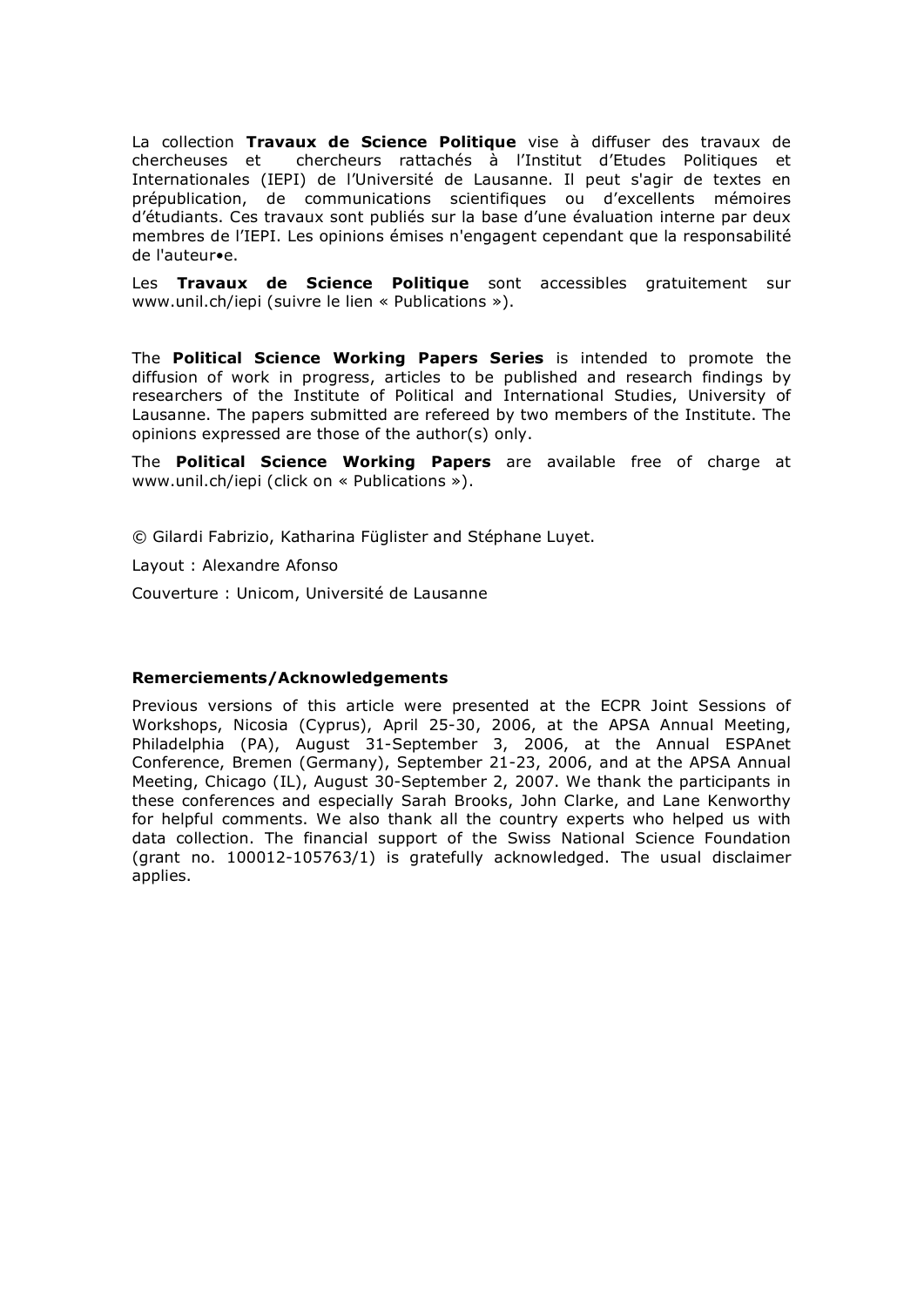# **Learning from Others: The Diffusion of Hospital Financing Reforms in OECD Countries**

Gilardi Fabrizio, Katharina Füglister and Stéphane Luyet<sup>1</sup> Institut d'Etudes Politiques et Internationales, Université de Lausanne

## **Résumé**

L'augmentation des dépenses de santé est un important problème auquel doivent faire face tous les Etats-Providence. Depuis le début des années 1980, pour lutter contre cette tendance, la plupart des pays de l'OCDE ont réformé le financement de leurs hôpitaux. Bien que ces réformes soient en partie liées à des facteurs spécifiques aux pays, notre recherche montre qu'elles suivent également un processus de diffusion, à savoir que les changements politiques d'un pays sont influencés par de précédents changements dans d'autres pays. Plus précisément, nous affirmons que les politiciens apprennent de l'expérience faite dans d'autres pays. Nous utilisons une base de données originale et appliquons la méthode "*event history analysis*" pour tester nos hypothèses. Nos résultats montrent qu'un changement de politique a plus de chances d'aboutir lorsque la politique existante est inefficace et lorsque d'autres pays expérimentent des réformes aboutissant aux résultats désirés. De plus, nos résultats montrent que les effets de l'apprentissage s'accroissent dans le temps et que les pays avec peu de "*veto players*" sont les premiers à adopter les réformes.

Mots-clefs **:** diffusion, apprentissage, Etat providence, santé, OCDE.

# **Abstract**

l

The increase in health-care expenditures is a major problem of all welfare states. To counter this trend, since the early 1980s most OECD countries have changed the way hospitals are financed. While these reforms are certainly linked to country-specific factors, our main argument is that they are in part due to a diffusion process: policy change in one country is influenced by previous changes in other countries. More specifically, we argue that policymakers learn from the experience of others. We rely on an original data set and use event-history methods to test our arguments. Our results show that policy change is more likely when the existing policy is ineffective and when the experience of other countries shows that the reform leads to the desired results. In addition, we find that the effects of learning grow over time, and that early adopters tend to be countries with few veto players.

Keywords : policy diffusion; learning; welfare state; health care; OECD countries.

<sup>1</sup> Dr Fabrizio Gilardi, Université de Lausanne, Institut d'Etudes Politiques et Internationales, Bâtiment Anthropole, 1015 Lausanne, fabrizio.gilardi@unil.ch, Katharina Füglister, Université de Lausanne, Institut d'Etudes Politiques et Internationales, Bâtiment Anthropole, 1015 Lausanne, katharina.fueglister@unil.ch, and Stéphane Luyet, Université de Lausanne, Institut d'Etudes Politiques et Internationales, Bâtiment Anthropole, 1015 Lausanne, stephane.luyet@unil.ch.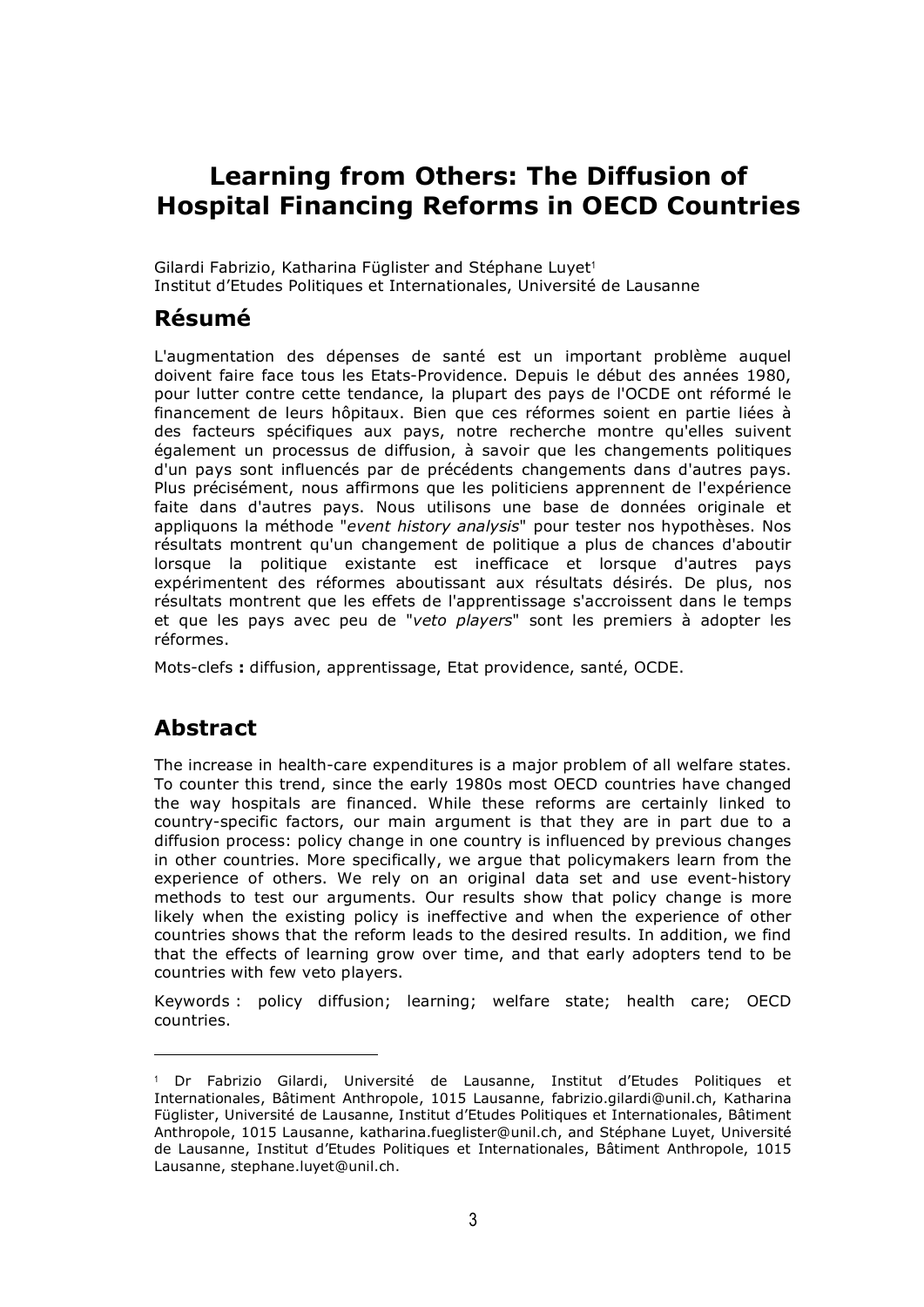# **Contents**

| HOSPITAL FINANCING REFORMS IN OECD COUNTRIES: THE SPREAD OF |  |
|-------------------------------------------------------------|--|
|                                                             |  |
|                                                             |  |
|                                                             |  |
|                                                             |  |
|                                                             |  |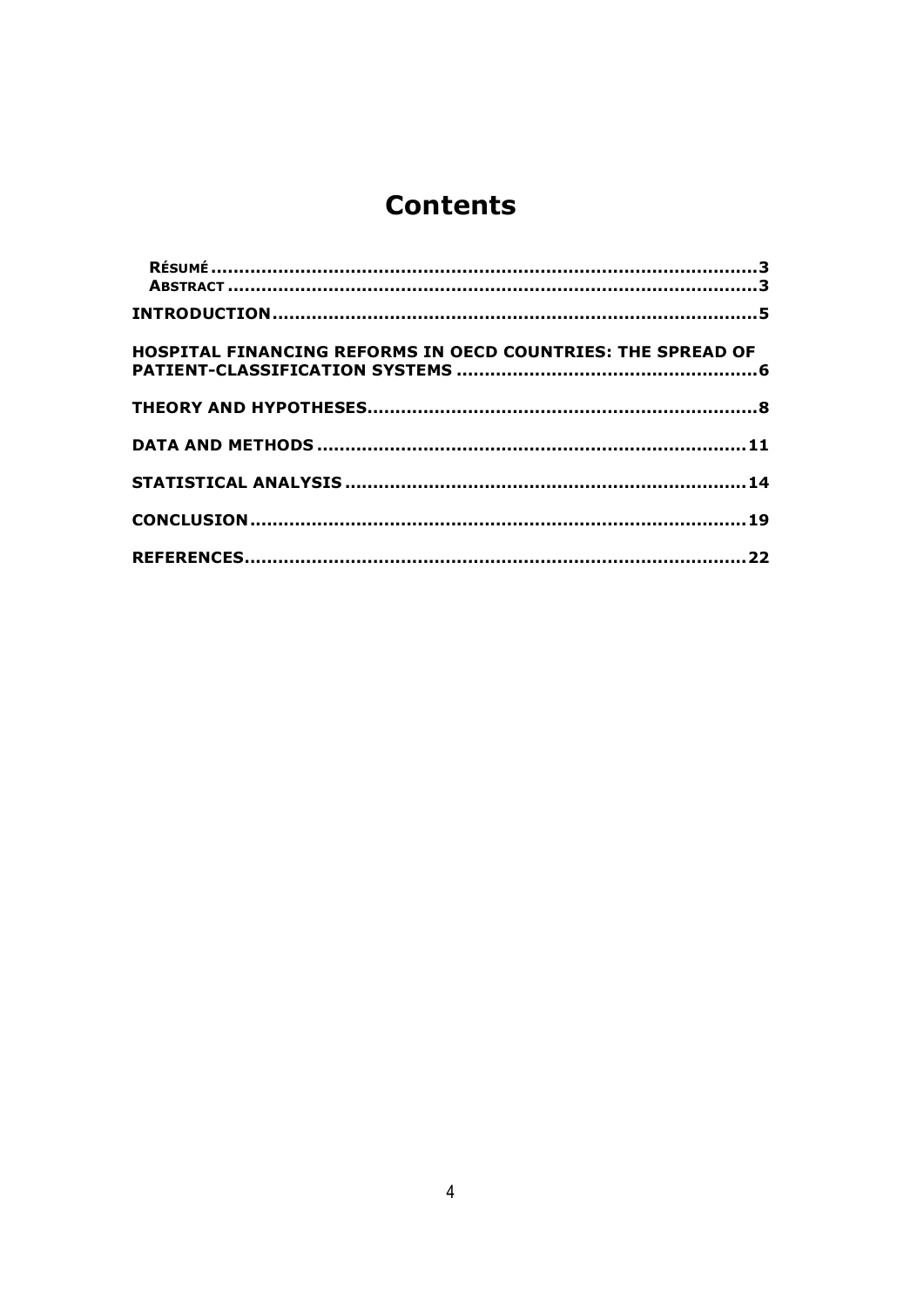## **Introduction**

This article argues that countries influence each other in the development of social policies, which, as a result, diffuse internationally.

Few scholars believe that national social policies are independent of each other. However, this assumption is implicit in most studies, even though Collier and Messick (1975: 1272) contended more than 30 years ago that welfare states have developed interdependently, and despite the important literature on the diffusion of welfare policies in US states (see for example Berry, Fording, and Hanson 2003; Berry and Baybeck 2005; Volden 2006). Some authors have recently started to take this claim seriously (for example, Swank 2006; Jahn 2006; Brooks 2005, 2007; Franzese and Hays 2006), but these works are exceptions, and the literature is still predominantly concentrated on the issues of retrenchment, the role of globalization, and the old vs. new politics of the welfare state (for example, Pierson 2001c; Korpi and Palme 2003; Allan and Scruggs 2004; Brady, Beckfield, and Seeleib-Kaiser 2005). The main goal of this article is to demonstrate that diffusion is an important driver of welfare state reform and should therefore occupy a more prominent place in the research agenda of the field.

While our theoretical arguments are general and can be applied to a wide range of social policies, we focus empirically on the health care sector, which the literature has often neglected in favor of pension and labor market policies (Hacker 2004a: 693). More specifically, we study whether and how hospital financing reforms in OECD countries have been characterized by a diffusion process. According to Simmons, Dobbin and Garrett (2006: 787), "[i]nternational policy diffusion occurs when government policy decisions in a given country are systematically conditioned by prior policy choices made in other countries"<sup>2</sup>. In particular, we argue that the spread of hospital financing reforms has been partly driven by learning, defined as a process whereby policymakers use the experience of other countries to update their beliefs on the consequences of a policy (Meseguer 2004, 2006b). Our dependent variable is the decision to introduce prospective-payment methods based on patientclassification systems, whereby hospitals receive a lump sum according to the type of pathology treated. Our study, therefore, distinguishes itself from most of the welfare state literature and many diffusion studies by *not* looking at aggregate figures such as spending, but rather at the decisions that lead to those figures.

Our main result is that the adoption of hospital financing reforms is influenced by their consequences in other countries. Policy change is more likely when the experience of others shows that patient-classification systems lead to better control of public expenditures on health. In other words, these policies have diffused in a learning process. Furthermore, contrary to our expectations we find that learning has become *more* important over time: the experience of others becomes more influential as the diffusion process unfolds. Other findings are that the adoption of hospital financing reforms is more likely when the existing policy is not effective, and that innovators tend to be countries where the institutional context favors policy change. The specificity of the reform

 $2$  For similar definitions, see Simmons and Elkins (2004), Meseguer (2004), Braun and Gilardi (2006).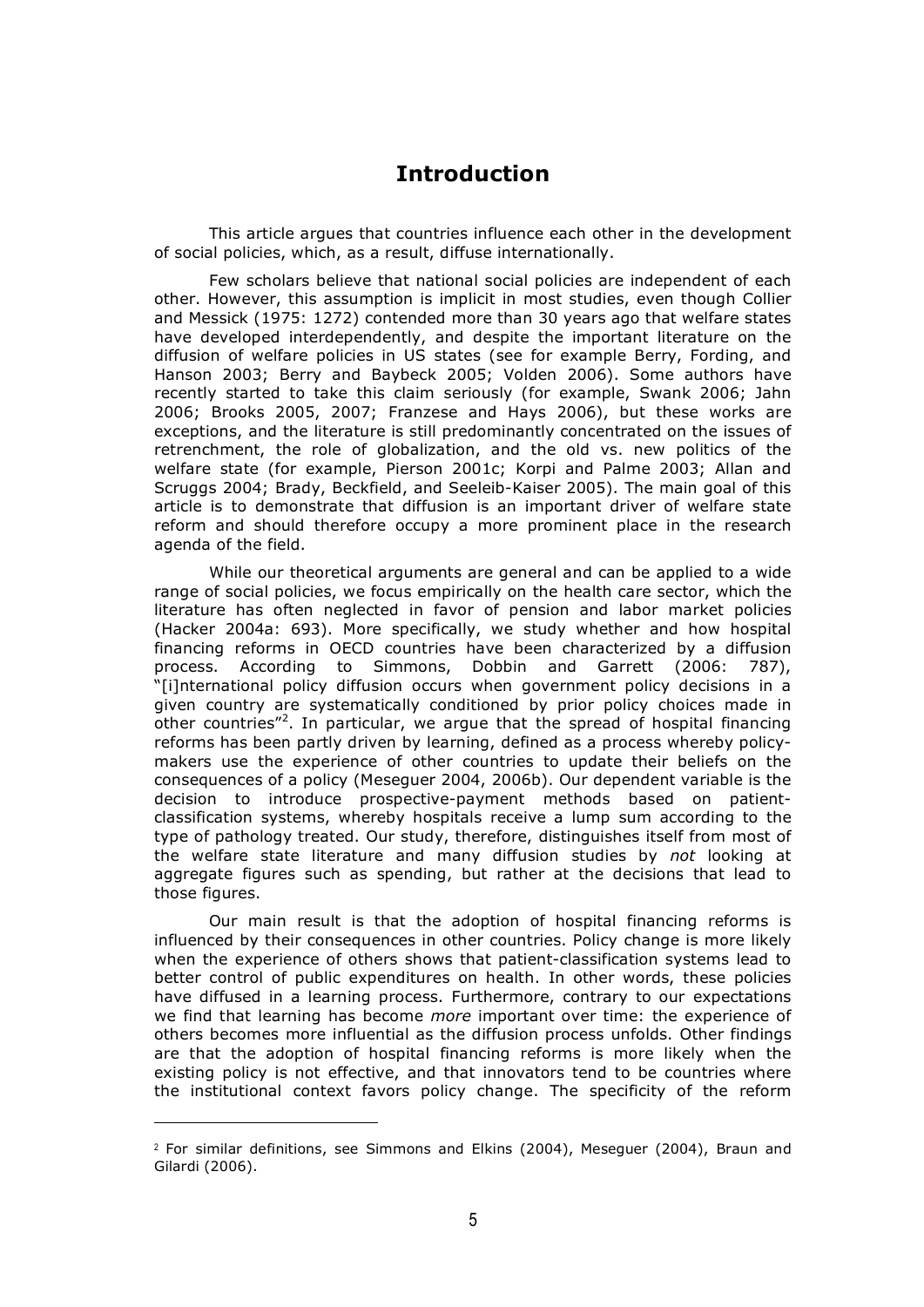means that some of these findings do not necessarily transfer to other welfare policies. In particular, we expect domestic factors to play a more prominent role, both independently and as filters of diffusions, in areas that are highly politicized, such as labor market policies or pensions reform.

The article is structured as follows. Section 2 introduces hospital financing reforms and shows that they have spread across OECD countries. Section 3 presents theory and hypotheses, Section 4 discusses data and methods, and Section 5 reports the results of the statistical analysis and discusses their robustness. In the conclusion we elaborate on the implications of our findings for research on the welfare state and on diffusion.

#### **Hospital financing reforms in OECD countries: the spread of patient-classification systems**

Since the early 1980s, health care expenditures have risen much faster than GDP. While in 1980 total expenditure on health represented 7.1% of GDP on average in core OECD countries, in 2000 this share reached 9%, and in some countries, such as Switzerland, Germany, and the United States, had even passed the 10% threshold (OECD 2006). Similarly, public expenditure on health increased from 5.3% of GDP to 6.3% in the same period. This "context of permanent austerity" (Pierson 2001a) has exerted considerable pressures on public and private budgets, and has made cost containment in the health sector a priority for most governments. We focus here on reforms of hospital financing. While hospitals are only one part of the health care system, inpatient expenditures constitute a significant share of health expenditures. In 2000, on average they accounted for more than 44% of public expenditures and more than 35% of total expenditures on health in OECD countries (OECD 2006).

One of the major reforms in the hospital sector is the change from a retrospective to a prospective payment system. Whereas under a retrospective system providers are reimbursed after the delivery of services, for example on the basis of the number of hospital beds and average length of stay of patients, a prospective system determines payments before services are delivered. Patients are classified according to their pathology, and hospitals receive a predetermined payment for each patient according to his or her "type". For this reason, this kind of financing is called a "patient-classification system". Classifying patients in specific groups makes it possible to analyze and compare the medical treatments of different patients and their resource consumption.

The introduction of patient-classification systems has two main objectives. The first relates to management: patient-classification systems create incentives for hospitals to increase efficiency, control costs and reduce the length of stay of patients. Since they receive a fixed sum for each type of patient, hospitals have incentives to find the most efficient way to treat them. The second purpose of patient-classification systems is to increase the transparency of hospitals' activity. The goal here is to allow third-party payers to compare in a systematic way the performance of hospitals on various dimensions such as quality and costs. Indirectly, this second use of patient-classification systems can be expected to increase the efficiency of hospitals through yardstick competition and benchmarking.

"Patient-classification system", however, is a generic term. Several types have been developed since the first tests in the United States during the 1970s,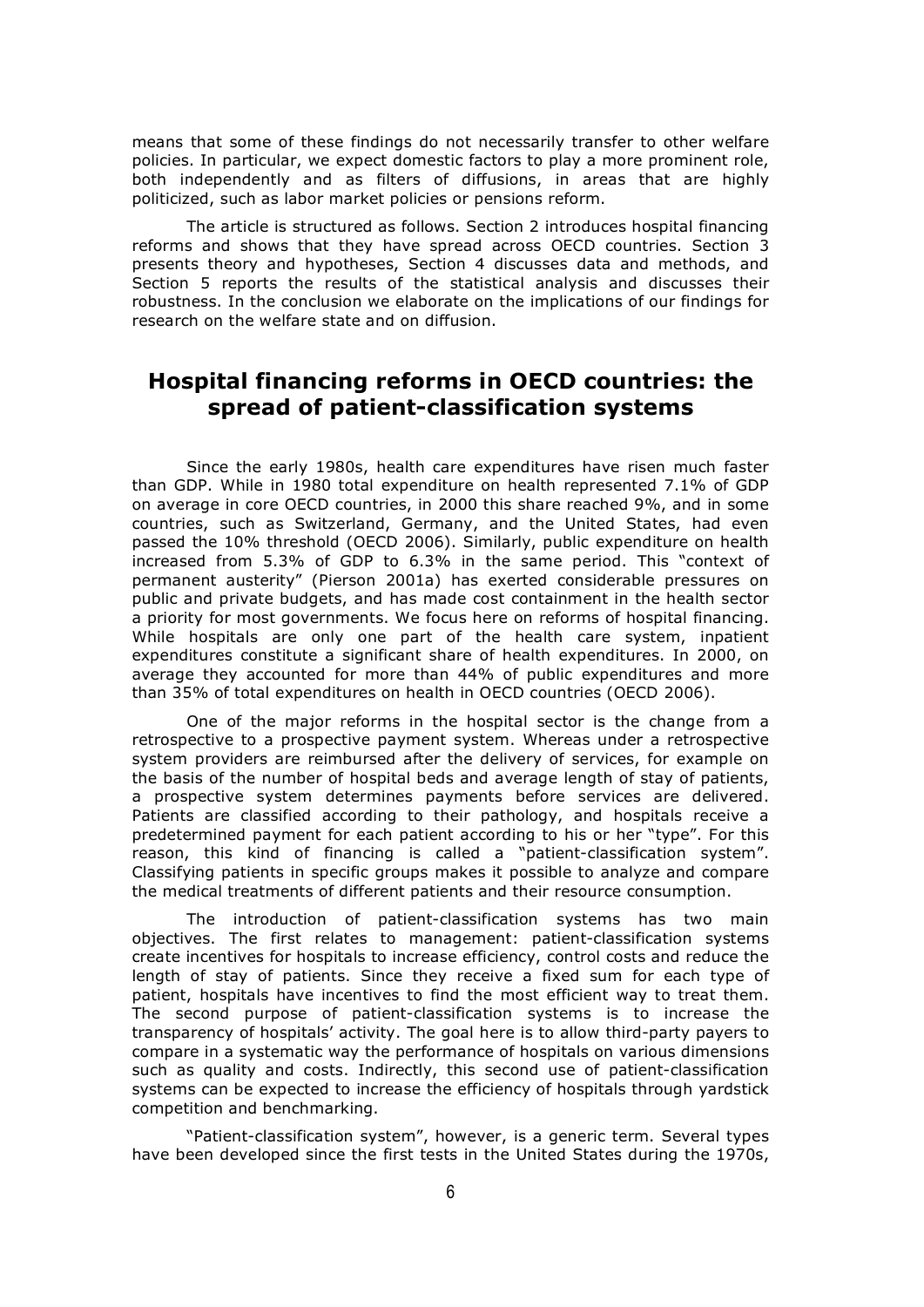including Diagnosis Related Group (DRG), Disease Staging (DS) and Patient Management Category (PMC). In practice, DRGs are the patient-classification system that has been most widely employed. In contrast to other patientclassification systems, the assignment to a DRG is based primarily on the main diagnosis of a patient as well as on the presence or absence of a surgical intervention.

The development of DRGs began in the late 1960s at Yale. Their first application on a large scale dates back to 1983, when the Centre for Medicare and Medicaid Services (CMS) at the Department of Health and Human Services adopted DRGs as a Medicare prospective-payment system<sup>3</sup>. With the implementation in the Medicare program, the CMS became the owner of the current DRGs definitions and therefore also became responsible for their maintenance and modification. Under contract with the Centres for Medicare and Medicaid Services, the company 3M Health Information Systems has performed all revisions of the DRGs definitions and related software and documentation. Whereas the original definitions developed at Yale encompassed all types of patients in acute care hospitals, the modification and further development of DRGs definitions used within Medicare concentrated, quite naturally, on problems relating to the elderly. This became an important limitation of applications of the DRGs system outside the Medicare program, that is, for parts of the population other than the elderly. To address these problems, several variations of DRGs have been developed, such as the Refined-DRG, the All Patient DRG (AP-DRG) or the All Patient Refined DRG (APR-DRG).





Source: Case studies conducted by the authors.

<sup>&</sup>lt;sup>3</sup> This first version of DRG is called HCFA-DRG, referring to the Health Care Finance Administration that first established it.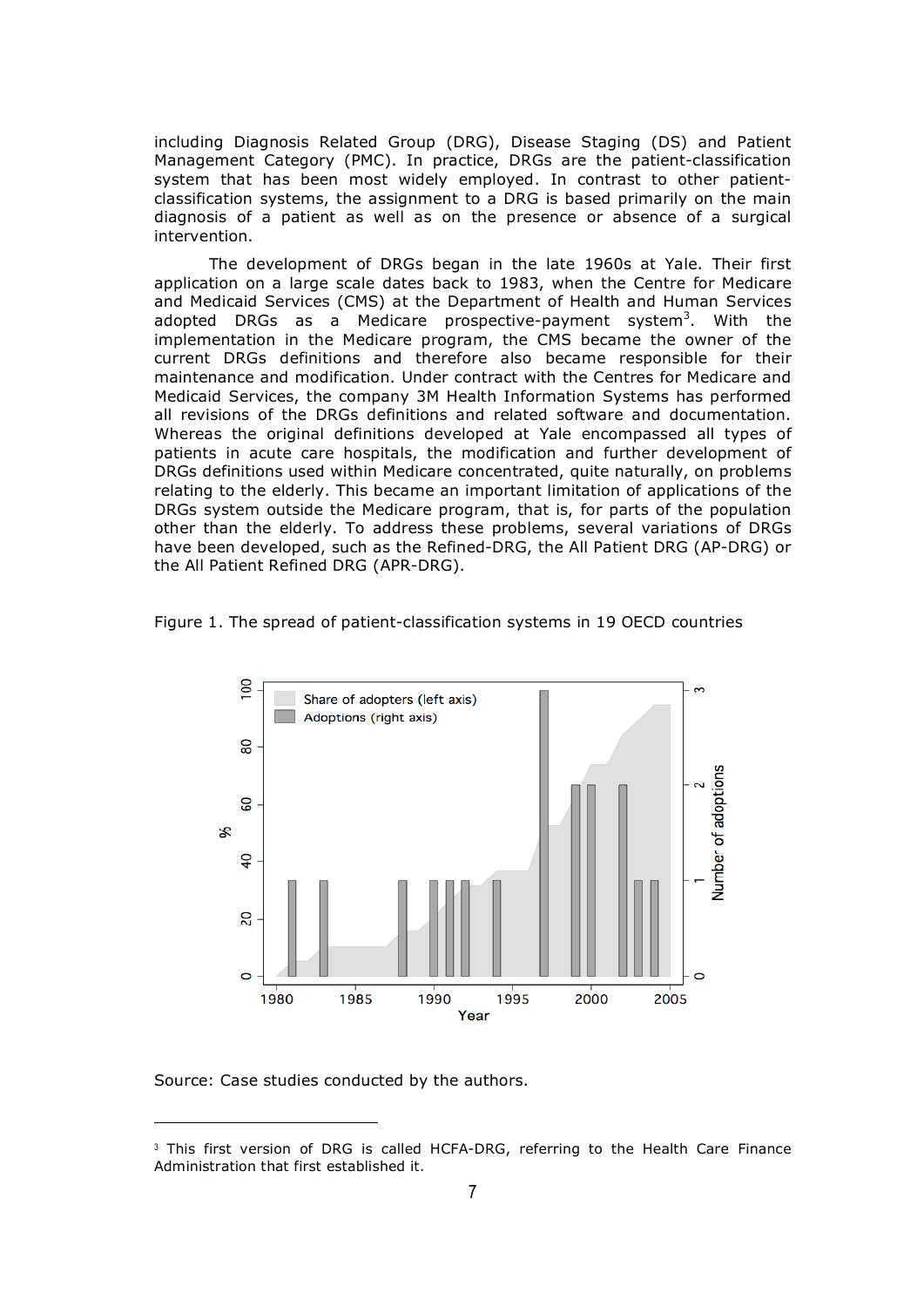Since their introduction in the Medicare program, DRGs have been applied in different domains. Hospitals have used DRGs as the basis of internal management systems, Medicaid programs and Blue Cross plans have used DRGs as the basis of payment system, and State data commission have used DRGs as the basis for state-wide comparative reporting systems. DRGs were not only used in the US health care system, but spread to Canada, Australia/New Zealand, Europe and Asia. Since the early 1980s, several European countries have tested the original DRG version (HCFA-DRG) either for pure research or for management or resource allocation purposes. Most early projects were conducted with the methodological support of either Yale's Health Services Management Group (led by Professor Robert Fetter) or the company 3M Health Information Systems, from which some countries eventually bought classification systems such as the All Patient DRG or the International Refined DRG. Several major versions of DRG are currently used. They differ in the way they define groups, the number of groups they distinguish, and the type of patient they take into account. Some countries (for example Spain, Portugal, and Italy) have adopted an existing version of DRG. Other countries have adapted an existing DRG system to their specific needs. Cases in point are Nordic countries, which together developed the NordDRGs system, and its country-specific variations, namely, France (GHM, EfP), and Australia (AN/AR DRG). The Australian system was then imported to Germany and adapted to the characteristics of that country (G-DRG). In turn, the German system will from 2008 be implemented, with adaptations, in Switzerland (Swiss-DRG). Finally, in some countries existing DRG systems have been tested but discarded, and country-specific DRGs have been developed instead. This has been the case in Austria (LDF system), Canada (CMG), Netherlands (DBC) and the UK (HRG).

The introduction of DRGs into a particular hospital system is complex and resource-intensive, as the chosen DRG definitions must fit the national hospital database, be adapted to culturally specific medical treatments and, last but not least, the use of DRGs for resource allocation implies the development and regular update of grouper software, cost weights and information systems. The introduction of a common hospital reform at the national level is made even more complicated by the facts that many health care systems are characterized by a high degree of decentralization and that hospital financing is often organized at the local level, at least in part. Nevertheless, DRGs have spread internationally, as shown in Figure 1.

#### **Theory and hypotheses**

How can the spread of hospital financing reforms shown in Figure 1 be explained? Our arguments are based on a theoretical model of policy change and diffusion put forward by Braun and Gilardi (2006; see also Braun et al. 2007). The basic idea is that policy change occurs if its expected utility is greater than that of the status quo. The expected utility, in turn, depends on two factors: payoffs and effectiveness. First, some policies are more attractive than others, either in terms of policy preferences (for example, policy-makers may prefer private provision of pensions or health care on ideological grounds) or in terms of electoral rewards (policy-makers may refrain from reforming the pension or health care system because they fear electoral sanctions). Second, some policies are more effective than others in achieving their objectives. For example, broad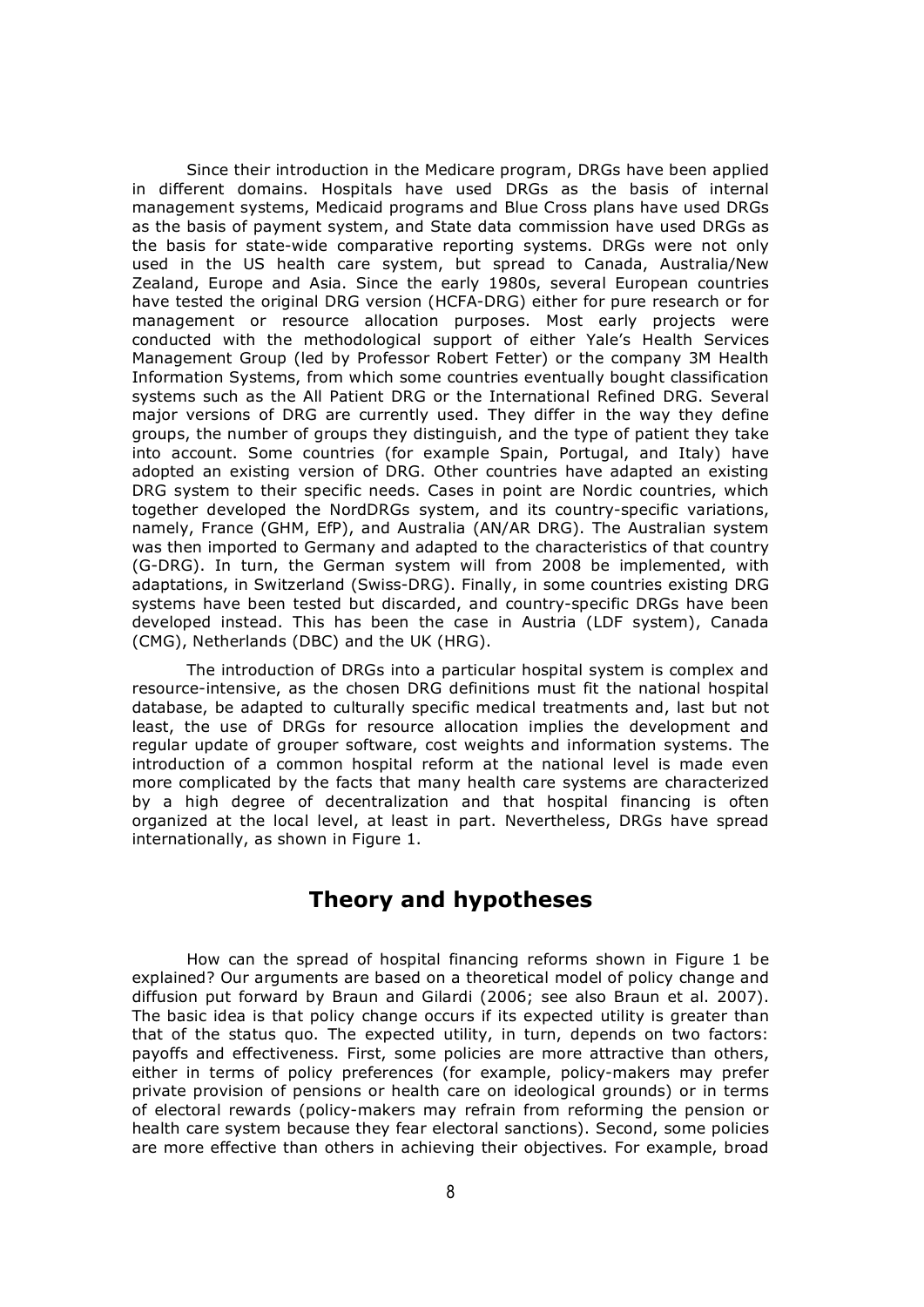structural trends such as population ageing, the transformation of household structures, and post-industrialization have made existing welfare state arrangements less and less sustainable (Pierson 2001b). Of course, policymakers may value existing welfare state arrangements highly (either because they are in line with their policy preferences, or because they are electorally rewarding, or both), but nevertheless be under pressure to reform them because the status quo is ineffective (for example, it places an excessive burden on public budgets). Alternatively, ineffective policies can be perpetuated if they enjoy high popularity or are in line with the preferences of policy-makers. Nevertheless, it can be expected that, all else equal, the probability of policy change grows with the ineffectiveness of the status quo. Our first hypothesis is therefore:

H1: the probability of policy change increases as the effectiveness of the existing policy decreases.

Of course, not only the characteristics of the status quo are important, but so also are those of the alternative policy. In particular, policy-makers try to assess the consequences of a change for both policy and political outcomes. If the new policy is introduced, will there be positive effects on, for example, public budgets? And what will be the electoral consequences? One way for policymakers to answer such questions is to look at the experience of others. If other countries have already introduced the new policy, their experience could help policy-makers assess the consequences of policy change in their own country. In other words, policy-makers can learn from others. We define learning as a process whereby policy-makers use the experience of others to update their beliefs on the consequences of policies (see Meseguer 2004, 2005, 2006a, 2006b). Learning is thus one of the forms that international interdependence can take, and is therefore one possible diffusion mechanism. Of course, learning is not the only diffusion mechanism: competition, cooperation, emulation, and norms can also be relevant (Simmons, Dobbin, and Garrett 2006; Braun and Gilardi 2006). For instance, countries can be influenced by other countries with which they are in competition for capital (Elkins, Guzman, and Simmons 2006), or by the symbolic properties of policies rather than their effects (Polillo and Guillén 2005). In this article, however, we concentrate on learning.

A growing literature has demonstrated that policies diffuse internationally. Countries have mutually influenced each other in a wide range of domains, such as foreign economic policy (Simmons and Elkins 2004), market-oriented reforms (Meseguer 2004, 2006a; Henisz, Zelner, and Guillén 2005), public-sector downsizing (Lee and Strang 2006), tax policy (Swank 2006), pension reform (Brooks 2005, 2007), independent regulatory agencies (Jordana and Levi-Faur 2005; Gilardi 2005), central banks (Polillo and Guillén 2005), and bilateral investment treaties (Elkins, Guzman, and Simmons 2006). On the other hand, the empirical evidence on learning is mixed. The foreign economic policies of successful countries (in terms of economic growth) tend to be more imitated than those of less successful examples (Simmons and Elkins 2004), and bilateral investment treaties are more likely to be signed if the experience of others shows that they help attract foreign investment (Elkins, Guzman, and Simmons 2006), but these effects are only moderately strong. Similarly, privatization and market-oriented reforms tend to more likely if the experience of others shows that they have positive effects on economic growth, but this finding is somewhat ambiguous (Meseguer 2004, 2006a). These inconsistencies might be due to the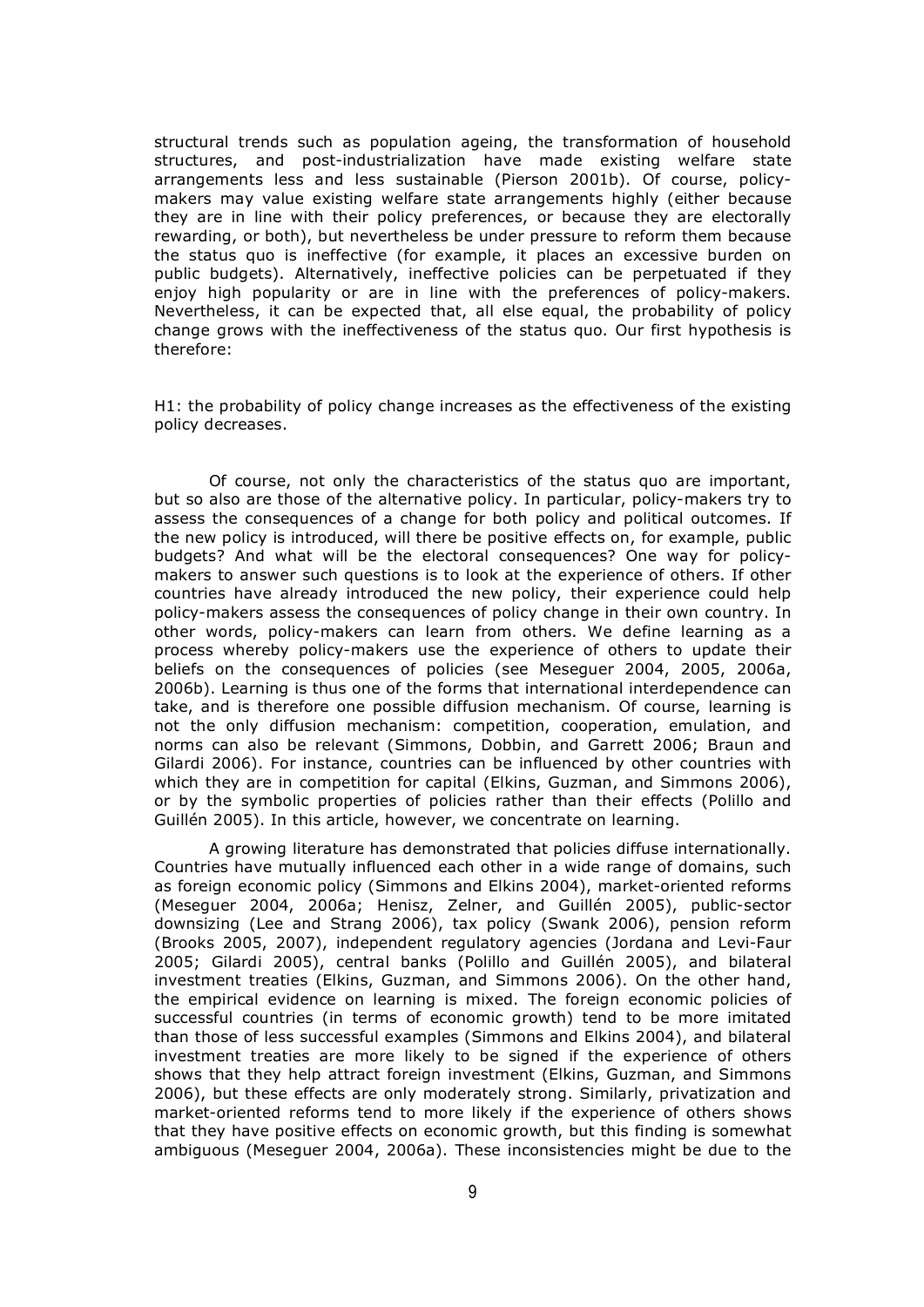fact that learning processes are more complex than it is usually assumed. Lee and Strang (2006), for instance, show that learning is strongly "theory-driven": it influences policy change only if it is in line with prior beliefs<sup>4</sup>. Thus, international evidence that public-sector downsizing leads to strong economic performance has an impact on similar reforms at home because it is consistent with dominant views on the appropriate size of government; by contrast, evidence that it leads to weak performance is neglected. Analogously, evidence that upsizing leads to weak performance results in downsizing, but evidence that it leads to strong performance is not taken into account.

In this article we consider another form of complexity, namely, heterogeneity over time. The sociological diffusion literature (for an overview, see Strang and Soule 1998) argues that some practices progressively become socially valued, and through their adoption policy-makers can show that their actions are legitimate and thus protect themselves from criticism (Meyer and Rowan 1977). In extreme cases, a practice can even become taken for granted as the only appropriate solution to a given problem (Hannan and Carroll 1992). Independent central banks are a case in point: their spread has been due to their symbolic properties more than to their consequences for macroeconomic outcomes (McNamara 2002; Polillo and Guillén 2005). Therefore, sociologists argue that diffusion processes might be rational during their early stages, but social mechanisms become more and more relevant as the process unfolds, since symbolic aspects become more important.

On the basis of these considerations, we develop two hypotheses on learning:

H2: the probability of policy change increases with the effectiveness of the alternative policy, which policy-makers estimate by looking at its consequences in other countries.

H3: the effects of learning decline over time.

-

Finally, we develop quite simple arguments on the role of political factors. We do not expect partisan politics to play an important role in the adoption of patient-classification systems because the reform is very technical and has been perceived as such in most countries. By contrast, we expect the institutional context to matter. As is well known, certain institutional arrangements make policy change more difficult than others: the greater the number of actors whose agreement is necessary for a law to be passed, the higher the probability is that the status quo will prevail (Tsebelis 2002). While the reforms we consider are technical, they have been enacted through legislative change<sup>5</sup> and veto players can be expected to matter, although probably less than for more politicized decision. On the other hand, we expect institutions to be more constraining for innovators than for followers. As more examples become available and, possibly, the experience of others shows that the new policy is a good one, policy-makers may find it easier to push the reform through the various veto points. By contrast, innovators cannot rely on this sort of ammunition and might therefore

<sup>4</sup> As Lee and Strang (2006: 904) summarize: "[i]n short, when theories and evidence come into conflict, theories win."

<sup>5</sup> The operationalization of the dependent variable will be discussed in Section 4.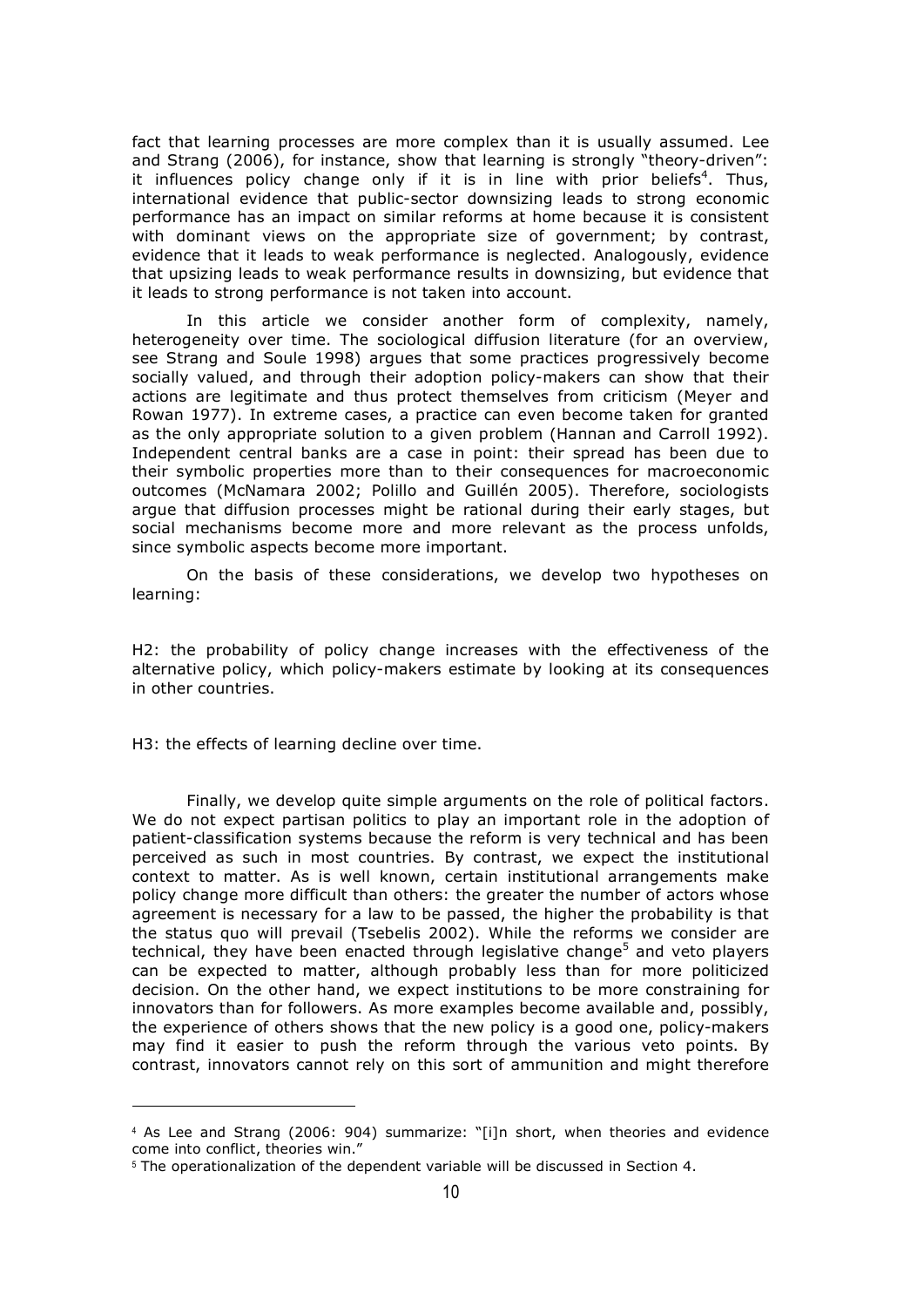be more constrained by a high number of veto players. Our hypothesis is therefore the following:

H4: veto players make policy change more difficult, but more so for innovators than for followers.

We now turn to the discussion of data and methods, and we will then move to the statistical analysis.

#### **Data and methods**

The dependent variable of the analysis is change in hospital financing through the introduction of some form of patient-classification systems (see Section 2). We focus on reforms involving the imposition of patient-classification systems to all hospitals by national authorities (possibly with extensive transition periods). We have taken into account binding decisions enacted through legislation, both for the original introduction of the reform and for successive changes aimed at revising or extending it. On the other hand, we have excluded cases where central authorities took administrative steps towards the introduction of patient-classification systems, but left considerable freedom to sub-national units in the implementation of the decision. We have also excluded decisions with only local scope, as well as pilot projects carried out in just a few hospitals. Therefore, the dependent variable takes the value of 1 if patientclassification systems are introduced in a given country or are reformed through legislation, and 0 otherwise. Given that several decisions are possible, we keep observations after the first introduction. We have collected empirical information on the timing of these reforms in 19 OECD countries between 1980 and 2005 through case studies.

The coding of the dependent variable can be illustrated with the example of Belgium. After a number of pilot studies, patient-classification systems were introduced through national legislation in 1995 and progressively implemented throughout the country. In 2002 another hospital financing reform was passed which introduced new methods to assign patients to the various categories in the classification schemes. This decision deepened the implementation of the original reform, since it improved the adaptation of the schemes to the specificities of the Belgian health care system. For the case of Belgium, we have coded the dependent variable 1 in 1995, marking the introduction of patient-classification system in Belgian hospitals, and in 2002, when the system was reformed. For the other years, the dependent variable takes the value of 0.

Given this operationalization of the dependent variable, we model the process primarily through a logit, which is an appropriate choice for eventhistory data provided that the issue of time dependence is dealt with (Beck, Katz, and Tucker 1998). To control for time dependence, we have first run a logistic regression with time dummies only, and computed predicted probabilities for decisions to introduce or reform patient-classification systems. This gives the discrete baseline hazard, which we have then smoothed using a locally weighted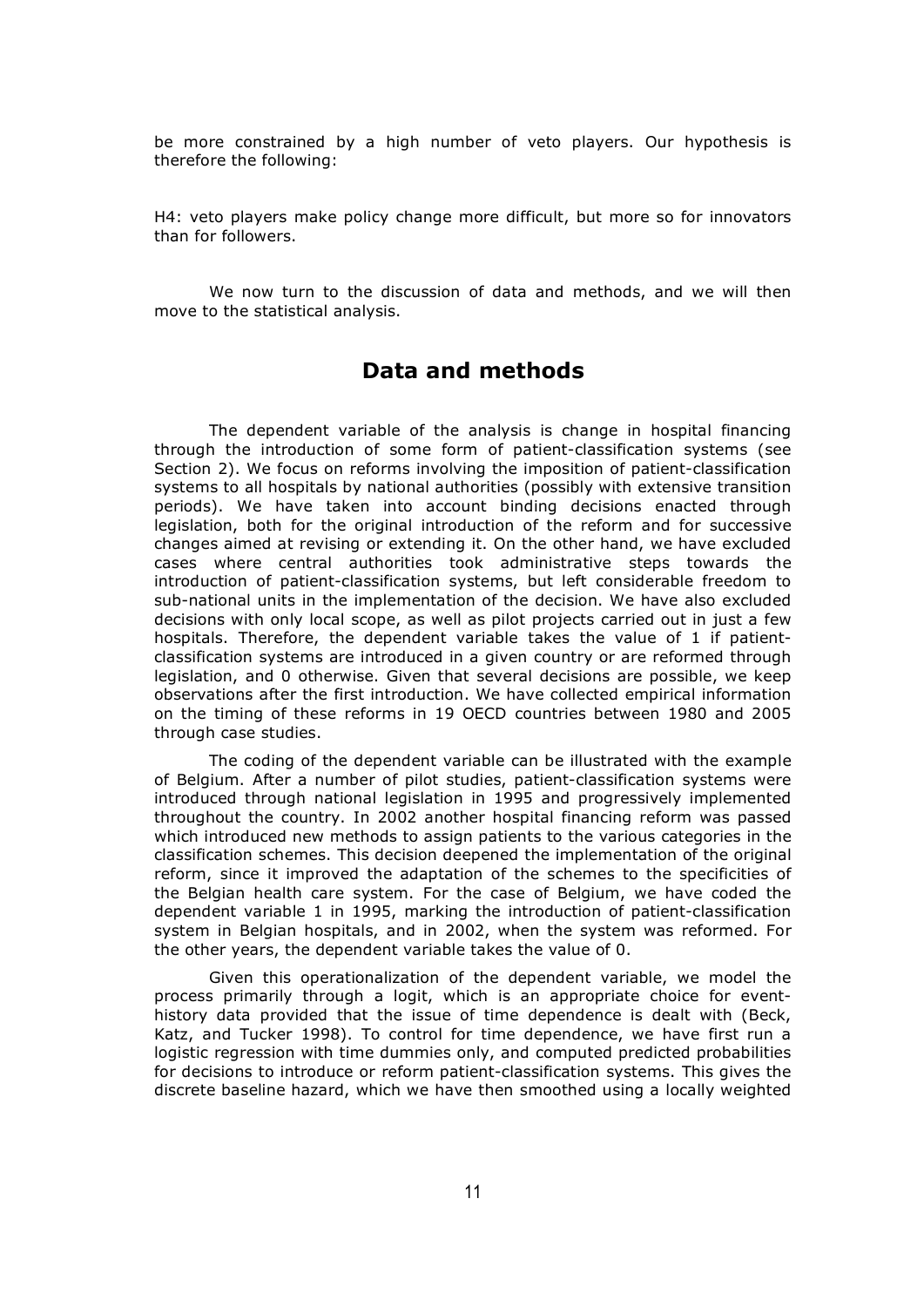smoothing function (lowess) with a 40% bandwidth $6$  (Box-Steffensmeier and Jones 2004: 76-77; Beck and Jackman 1998: 614-617). In the analysis we use principally the smoothed baseline hazard, but we also employ the discrete hazard (which fully takes out time dependence) as a control.

In addition, we also include a variable counting the number of reforms that have been introduced in a country, which obviously takes the value of 0 before the first introduction. This is needed to control, at least in part, for previous decisions in the context of multiple or repeated events (Beck, Katz, and Tucker 1998: 1272). However, the assumption here is that the first and any subsequent decisions have the same nature, which is not necessarily realistic. Therefore, we have pursued also two additional modeling strategies as robustness checks. Firstly, we have modeled successive introductions as *multiple* events through an ordered logit, which does not assume that the second reform has the same nature as the first, and explicitly treats them as *different* events. Although within the logit framework multiple events are usually modeled through a multinomial logit (Box-Steffensmeier and Jones 2004: 173-175), the ordered logit is a better alternative in our case because successive reforms have a logical hierarchy. Not only are there "first", "second", and in a couple of cases even "third'" reforms, but subsequent reforms have built on and expanded original reforms. There is thus a clear order among them. Unlike the multinomial logit, the ordered logit takes this into account.

Secondly, we have modeled successive introductions as *repeated* events, that is, events of the *same* type that can occur more than once. This is best done through a conditional Cox model, whose advantage is to model explicitly the sequence of the events (Box-Steffensmeier and Jones 2004: 158-162; Box-Steffensmeier and Zorn 2002). Concretely, the model allows baseline hazards to vary across events. On the other hand, a single set of coefficients is estimated. In our case, all decisions can be conceptualized as events of the same type (legislative decisions), but on the other hand their sequence matters. In particular, a second reform cannot be introduced unless a first has already been enacted, and the view that all reforms need not have the same baseline hazard is realistic. The conditional Cox model is therefore well suited to our data.

We will see in the next section that our results are robust to these alternatives. Given that using more complex modeling strategies does not alter the findings, we will focus on logit models, and we will comment only briefly on the other options. Full results are available upon request.

Turning now to the independent variables, we measure the effectiveness of the existing policy (H1) through the recent trend in public expenditures on health. Cost containment has been one of the major objectives of all governments, and hospital expenditures constitute a significant share of public expenditures on health: in 2000, the OECD average was more than 35% (OECD 2006). Therefore, increased efficiency in the hospital sector, which is one of the major aims of patient-classification systems, can be expected to help control the rise of public expenditures on health; conversely, patient-classification systems can be seen as one of the solutions to control expenditures. Our hypothesis is that the probability that patient-classification systems are introduced rises when the effectiveness of the existing policy is poor (H1). We operationalize this idea by looking at the recent trend in public expenditures on health (as a share of GDP) for each country: the more they rise, the lower is the effectiveness of the existing system. Conversely, the less they rise, and the more they decline, the

-

 $6$  The bandwidth refers to the share of data used to construct the smoothed function. The higher the share, the more smoothed the function becomes.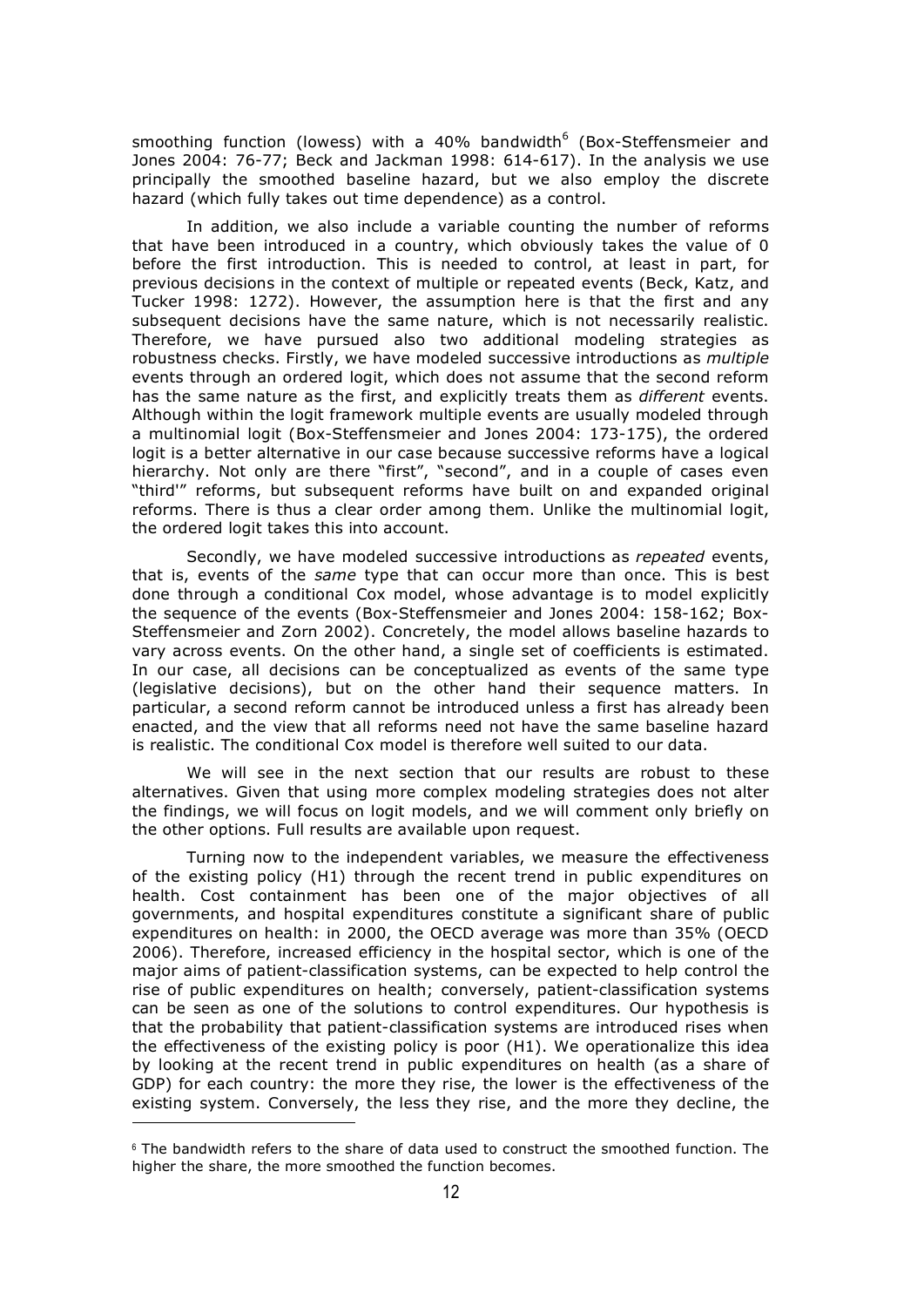more effective the existing system is, and pressures for change will be less important. Concretely, we have run rolling regressions of public expenditures on health (as a share of GDP) on time with a moving window of five years, and have taken the regression coefficients as measures of recent trends. The coefficients indicate how, on average, total expenditures evolved during the five-year period preceding the observation.

We also include measures for the effectiveness of patient-classification systems, that is, the alternative policy (H2). One way for policy-makers to determine whether patient-classification systems lead to better performance is to look at the experience of others: if countries that have introduced patientclassification systems are more able to control the rise of public expenditures on health, policy-makers could conclude that the reform will lead to the desired effects (H2). To operationalize this idea, we look at the correlations between patient-classification systems and public expenditures on health. Following Elkins, Guzman and Simmons (2006), we regress, for every country and every year, the trend in public expenditures on health in *other* countries (during the previous five years) on a measure of the extent to which hospitals in those countries are financed through patient-classification systems. We measure this by applying a logistic transformation to the number of years since the introduction of patient-classification systems<sup>7</sup>. In most countries patientclassification systems were introduced progressively, and we assume that their effects will grow over time, but not in a linear way. The logistic transformation implies that the implementation of patient-classification systems starts slowly, reaches 50% after five years, and is almost complete after ten years, which is a quite realistic assumption.

We then use the coefficients of these regressions as measures of the conclusion to which policy-makers would come if they looked in a simple but comprehensive way at all available experiences at the national level<sup>8</sup>. If the coefficients of regressions of public expenditures trends on experience with patient-classification systems are positive, it means that patient-classification systems lead to an upward trend in total expenditures on health, while if the coefficients are negative patient-classification systems are associated with downward trends in this variable. Rational learners, however, take into account not only the average effect of policies on relevant outcomes, but also the uncertainty surrounding this effect (Meseguer 2006b). In statistical parlance, the width of the confidence interval around the coefficient should make a difference for rational learners: the narrower it is, the more informative the experience of others is. To capture this idea, we weigh the coefficients by the absolute value of the corresponding *t*-values. Since higher *t*-values mean that estimates are more precise, this procedure gives more weight the experience of others when it is more consistent, and gives it less weight when evidence is inconclusive.

If the learning hypothesis is correct, that is, if policy-makers update their beliefs on the effectiveness of the new policy by looking at the experience of others, then the probability that patient-classification systems are adopted should be higher when the experience of others points at a negative link

l

 $<sup>7</sup>$  The first year is coded -4, the second -3, and so on. The "experience" variable is then</sup> computed as  $exp(x)/(1+exp(x))$ .

<sup>8</sup> Note that the coefficients are country-specific: Germany, for instance, is not included in the regressions that measure the link between the patient-classification systems and public-expenditure trends in "other" countries from Germany's point of view. Obviously, Germany is included in the regressions from the perspective of all other countries.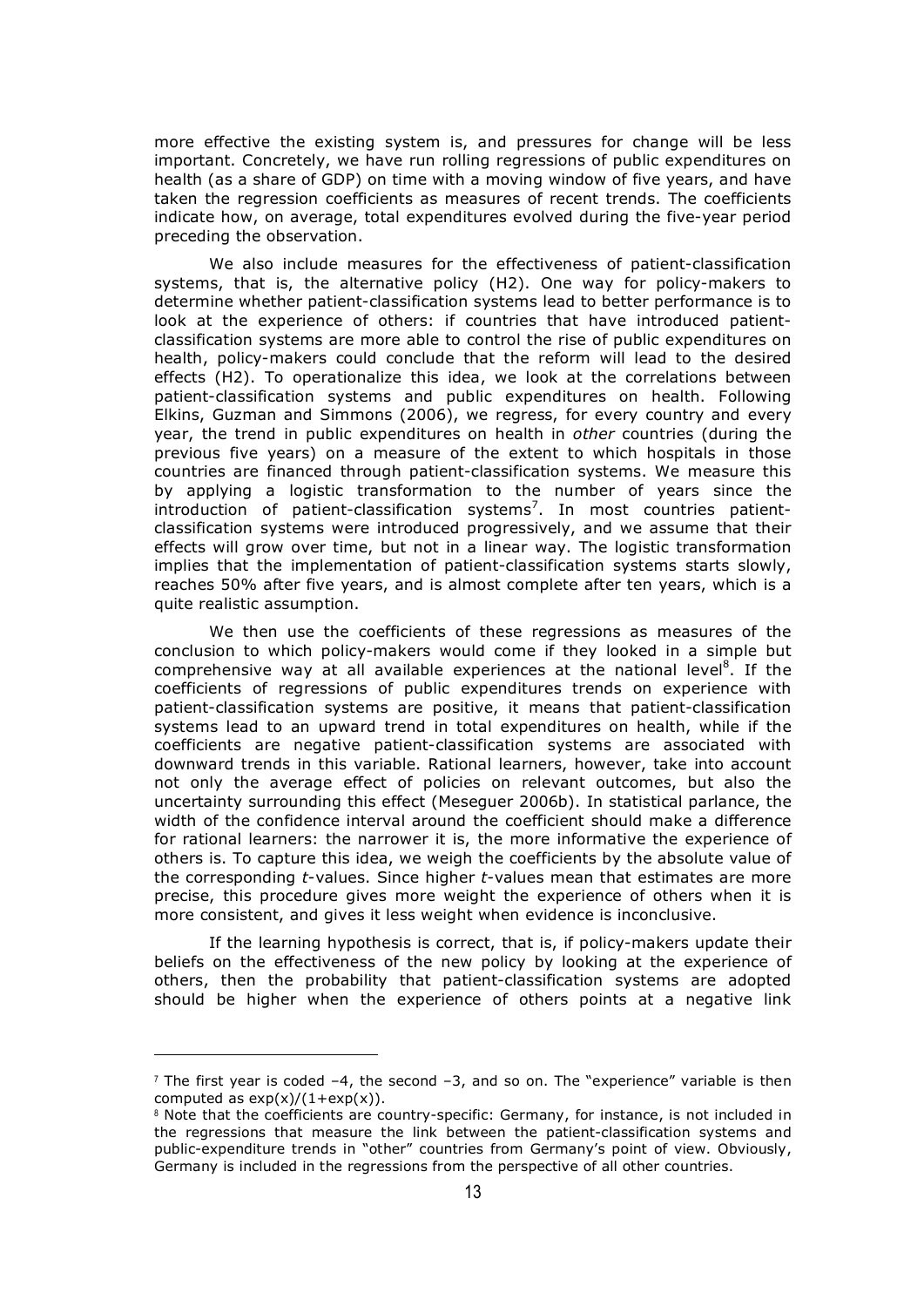between the reform and total expenditures on health. Therefore, the expected sign of the learning coefficient is negative.

As robustness checks, we have also employed the unweighted coefficients of the rolling regressions (which do not take uncertainty into account), and we have computed both the weighted and unweighted measures with three-year and seven-year trends.

Veto players (H4) are measured through the "political constraints" variable (polcon3) constructed by Witold Henisz (2000; 2002). In addition, we include a series of controls. Given the technical nature of the reform we do not expect partisanship to play an important role, but we include two dummies to control for it. The first takes the value of 1 if left parties control more than two thirds of government seats, while the second takes the value of 1 if right parties control more than two thirds of government seats; the baseline category is thus centrist governments. Data are taken from Armingeon et al. (2005). We also control for the level of total expenditures on health (as a share of GDP) and of public expenditures on health (as a share of total expenditures), with data taken from the OECD (2006).

#### **Statistical analysis**

The statistical analysis is reported in Table 1. Model 1 tests hypotheses 1 and 2. We see that the introduction of patient-classification systems is more likely when the effectiveness of the current policy is weak. The more public expenditures on health rise, the higher is the probability of policy change. This is consistent with H1. By contrast, H2 does not seem to find support: the probability of change does not depend on the effectiveness of the alternative policy, estimated by looking at the experience of other countries. On the other hand, Model 2 tests H3, which states that learning effects decline over time, and finds that the interaction of learning and time is indeed significant. However, the positive sign of the learning coefficient and the negative sign of the interaction term mean that learning actually gains importance as the diffusion process unfolds. This result is unexpected but not unexplainable, as we will see in a while. Model 3 simply checks the robustness of the findings to the inclusion of the discrete baseline hazard, which fully controls time dependence. Model 4 tests H4, namely, that veto players constrain policy change, especially for early adopters. This hypothesis is partly confirmed: political constraints have a negative impact on the introduction of patient-classification systems, but the effect declines over time, which means that the institutional context matters more for early adopters than for latecomers. Finally, Model 5 includes the discrete baseline hazard as a strong control for time dependence.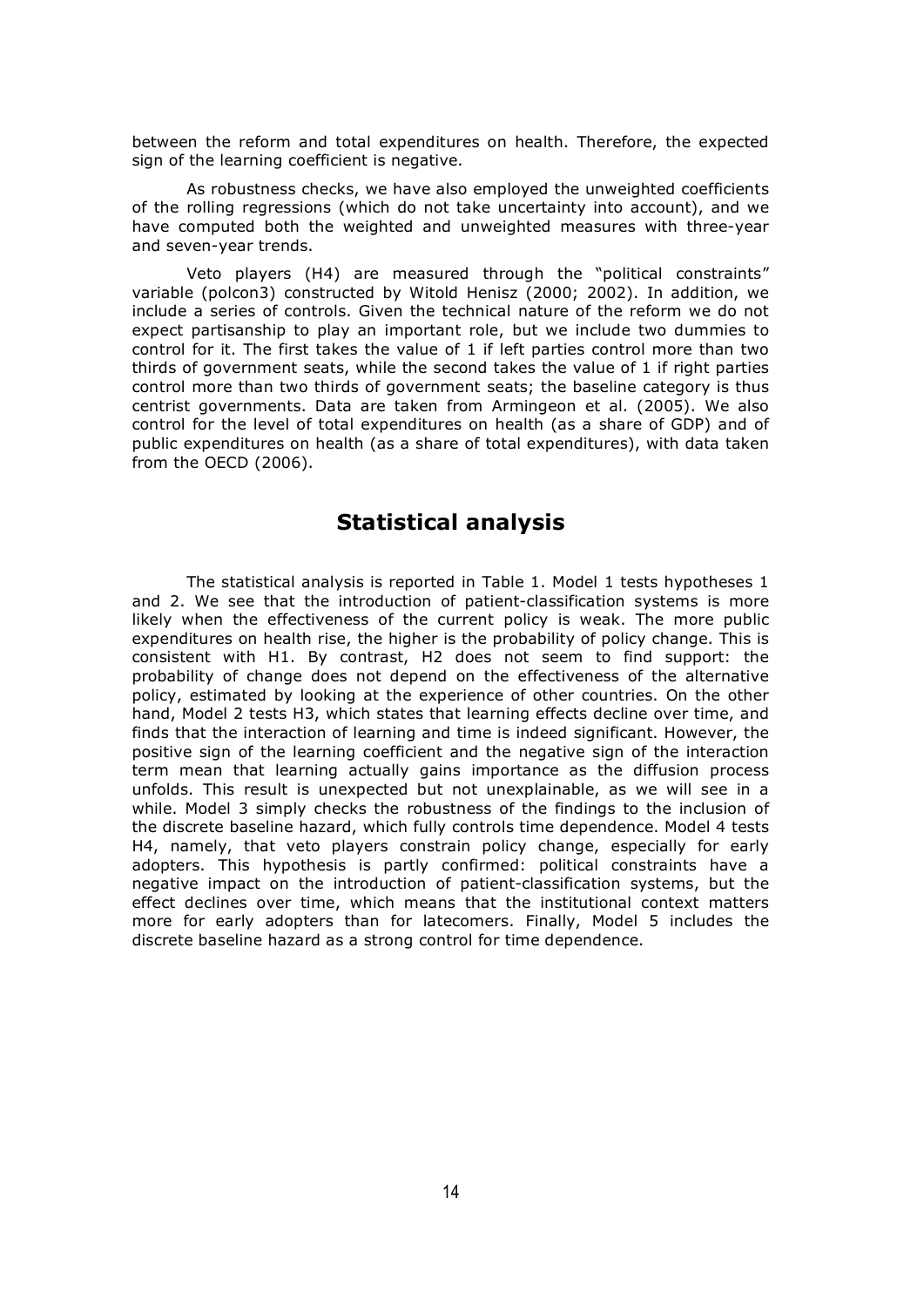|                                            | (1)              | (2)                   | (3)                   | (4)                   | (5)                   |
|--------------------------------------------|------------------|-----------------------|-----------------------|-----------------------|-----------------------|
| <b>Effectiveness of alternative policy</b> |                  |                       |                       |                       |                       |
| Learning                                   | 0.083            | 3.571***              | 2.945***              | 3.582***              | 2.919***              |
|                                            | (0.78)           | (3.86)<br>$-0.581***$ | (2.95)<br>$-0.472***$ | (3.74)<br>$-0.578***$ | (2.67)<br>$-0.465***$ |
| Learning X time                            |                  | (3.93)                | (3.03)                | (3.79)                | (2.77)                |
| <b>Effectiveness of current policy</b>     |                  |                       |                       |                       |                       |
| Trend in public exp. on health             | 4.087**          | 5.752***              | 5.548**               | $6.624***$            | 6.293***              |
|                                            | (2.53)           | (2.88)                | (2.50)                | (3.32)                | (2.84)                |
| Political variables                        |                  |                       |                       |                       |                       |
| Political constraints                      | $-0.213$         | 0.259                 | $-0.612$              | $-24.793**$           | $-31.017**$           |
|                                            | (0.08)           | (0.10)                | (0.25)                | (2.03)                | (2.12)                |
| Political constraints X Time               |                  |                       |                       | 1.276**<br>(2.02)     | 1.567**<br>(2.06)     |
| Left government                            | $-0.088$         | $-0.266$              | $-0.154$              | $-0.270$              | $-0.162$              |
|                                            | (0.16)           | (0.44)                | (0.25)                | (0.41)                | (0.23)                |
| Right government                           | $-0.988$         | $-1.292*$             | $-1.073$              | $-1.601**$            | $-1.459*$             |
|                                            | (1.53)           | (1.77)                | (1.36)                | (2.27)                | (1.80)                |
| Controls                                   |                  |                       |                       |                       |                       |
| Total exp. on health (%GDP)                | 0.049            | $-0.032$              | $-0.011$              | $-0.011$              | 0.021                 |
|                                            | (0.16)           | (0.09)                | (0.03)                | (0.03)                | (0.06)                |
| Public exp. on health (%TEH)               | 0.005            | $-0.008$              | $-0.000$              | $-0.003$              | 0.004                 |
| Baseline hazard (smoothed)                 | (0.12)<br>57.123 | (0.17)<br>19.060      | (0.01)                | (0.06)<br>31.385      | (0.09)                |
|                                            | (1.62)           | (0.62)                |                       | (0.88)                |                       |
| Baseline hazard (discrete)                 |                  |                       | 34.301***             |                       | 37.550***             |
|                                            |                  |                       | (3.94)                |                       | (3.94)                |
| Time                                       |                  | 0.069<br>(1.16)       | 0.044<br>(0.69)       | $-0.531*$<br>(1.65)   | $-0.672*$<br>(1.85)   |
| Previous decisions                         | $-0.156$         | $-0.307$              | $-0.328$              | $-0.418*$             | $-0.440$              |
|                                            | (0.68)           | (1.20)                | (1.10)                | (1.71)                | (1.48)                |
| Constant                                   | $-5.478$         | $-4.184$              | $-5.201$              | 6.626                 | 7.923                 |
|                                            | (0.88)           | (0.65)                | (0.76)                | (0.74)                | (0.79)                |
| Wald chi2                                  | 35.45            | 120.95                | 96.81                 | 326.66                | 158.58                |
| Observations (countries)                   | 369 (19)         | 369 (19)              | 369 (19)              | 369 (19)              | 369(19)               |

#### Table 1. Logit analysis of the adoption of hospital financing reforms

Robust z statistics in parentheses (adjusted for clustering on countries).

\* significant at 10%; \*\* significant at 5%; \*\*\* significant at 1%.

A series of additional analyses, not reported here due to space constraints but available upon request, show that these results are robust to alternative operationalizations and specifications. Firstly, we have employed the unweighted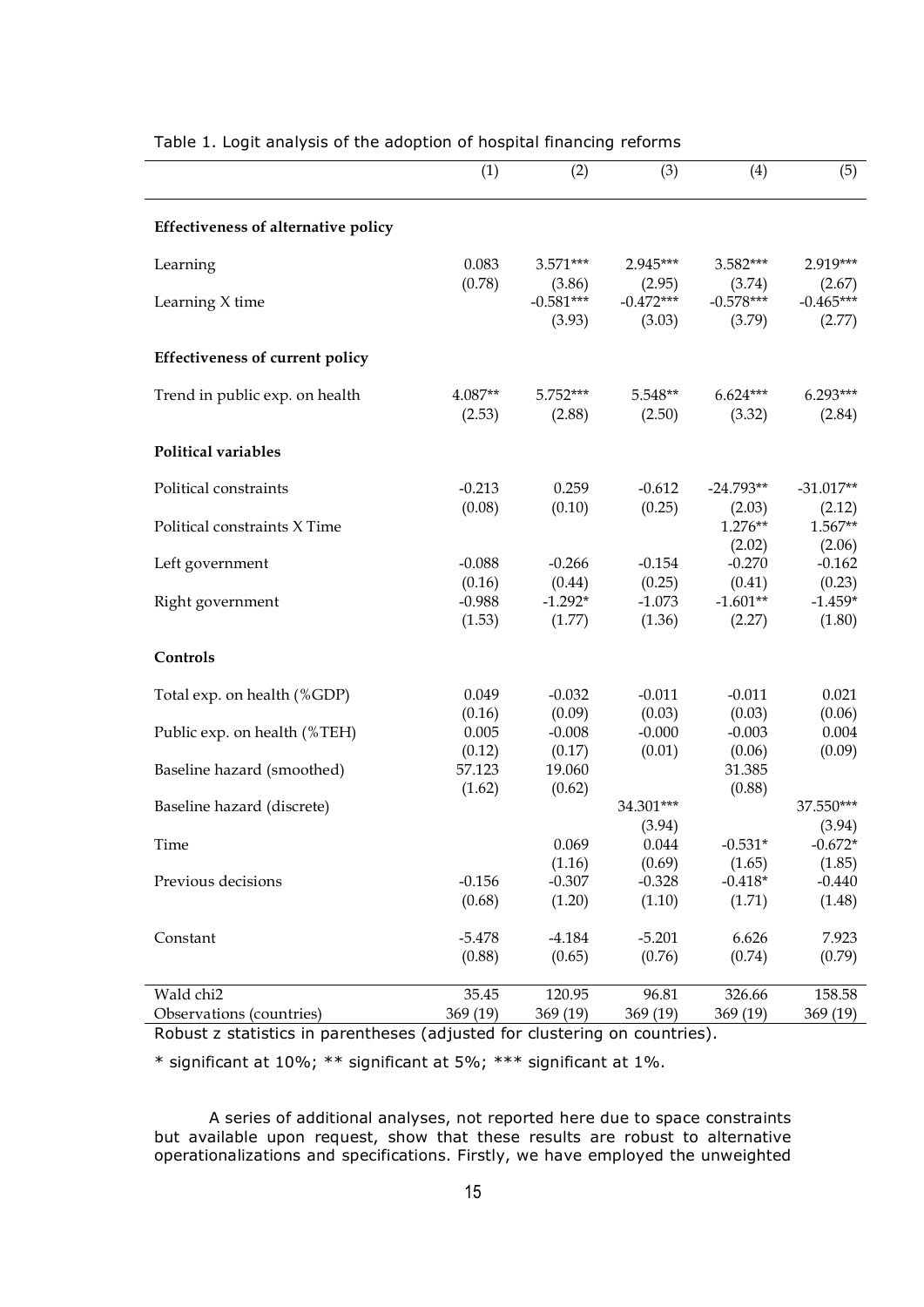coefficients of the rolling regressions (which do not take uncertainty into account) in the operationalization of learning. Results are almost identical. Secondly, we have computed the learning and public expenditures trend variables using three- and seven-years moving windows (the main analysis relies on five-years periods). While findings on learning and the effectiveness of the existing policy are generally stable (although more so when using the sevenyears period), the effect of political constraints seems to be more dependent on the operationalization of the other variables. We will take this into account in the interpretation. Thirdly, in order to better account for the repeated nature of the events we study, we have rerun the analyses using an ordered logit (which, as explained in Section 4, models *multiple* events) and a conditional Cox (which models *repeated* events). Results remain essentially unchanged, although in some models the political constraints variable (and sometimes also is interaction with time) is significant only at the 10% level. Finally, many of the innovators were Anglo-Saxon countries, and one could wonder whether our measure political constraints does not actually capture the cultural similarities between those countries, and possibly the fact that ideas travel more easily among them. To check this, we have included a dummy variable taking the value of one for Anglo-Saxon countries as well as an interaction with time, in order to mirror our modelization of the role of political constraints. The Anglo-Saxon dummy is never significant, nor is its interaction with time. The other coefficients do not change.

These robustness checks allow us to be reasonably confident that our results do not hinge upon particular methodological choices. To interpret them properly, we need to look beyond coefficients. Figures 2–5 display more interesting and informative quantities. Figures 2 and 4 have been computed using Clarify (King, Tomz, and Wittenberg 2000), while Figures 3 and 5 show interaction effects and have been constructed following Brambor, Clark, and Golder (2006). All figures are based on Model 4.

Figure 2. Predicted probability of policy change as a function of the effectiveness of the current policy

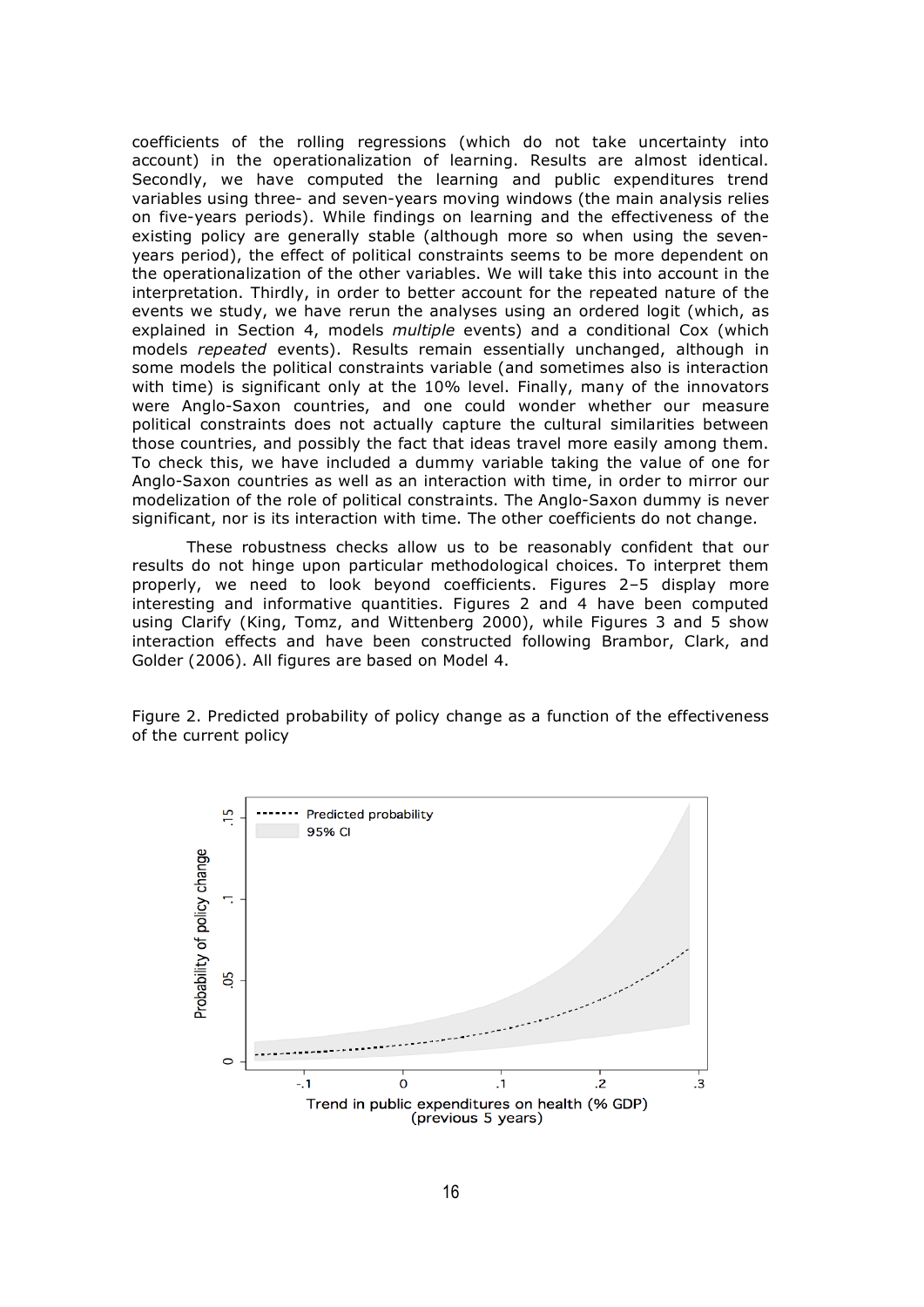Figure 3. Marginal effect of learning on the probability of policy change



Figure 4. Predicted probability of policy change as a function of learning in 1985 and 2000

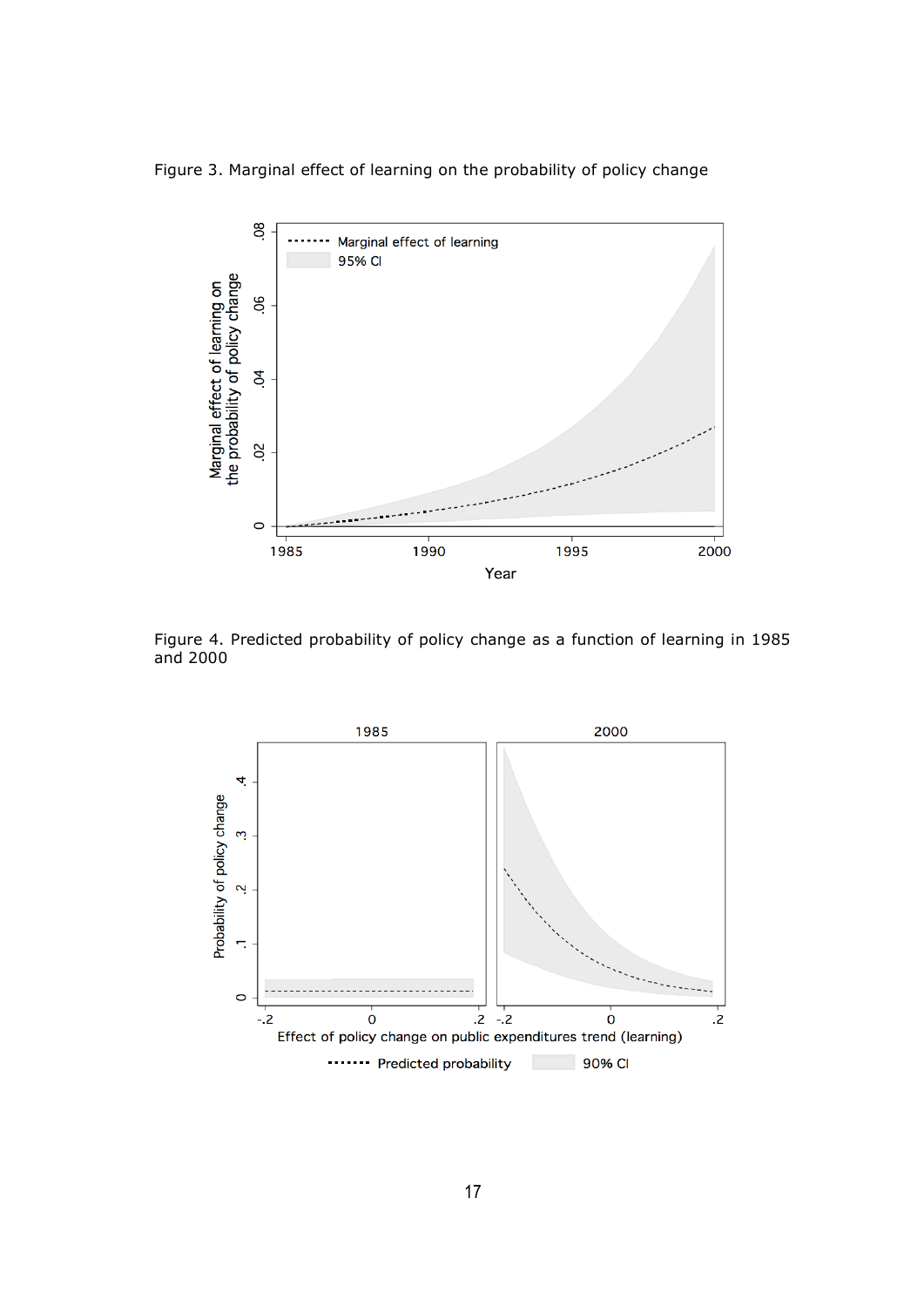Figure 5. Marginal effect of political constraints on the probability of policy change



Figure 2 illustrates how the probability of policy change varies as the effectiveness of the existing system declines (H1). The more positive the recent trend in public expenditures on health, the higher the likelihood is that patientclassification systems are introduced. This confirms that our first hypothesis is consistent with our data: policy-makers are more likely to change when the existing policy does not perform well.

Figure 3 shows how learning effects vary over time (H3). The horizontal axis represents years, while the vertical axis represents the marginal effect of learning, that is, how the predicted probability of policy change varies when the experience of other countries shows that patient-classification systems lead to a slight decline in public expenditures on health (that is, the desired outcome) instead of a slight increase<sup>9</sup>. It can be seen that the impact of learning grows over time. Two points are noteworthy. First, our hypothesis on learning (H2) is confirmed: the adoption of patient-classification systems is more likely when the experience of other countries shows that this policy is linked to a reduction in public expenditures on health. It should be emphasized that here learning takes the uncertainty of the estimate of the relationship between policies and outcomes into account: it is therefore a strongly rational version of learning. Second, while we hypothesized that learning effects may vary longitudinally (H3), our main expectation, based on sociological theory, was that they would decline over time. Figure 3 shows that the impact of learning does vary over time, but in fact it grows. This means that policy-makers are more sensitive to information supplied by the experience of others when a new policy is already

-

<sup>9</sup> More precisely, the vertical axis shows the predicted-probability change that occurs when, all else equal, the learning variable goes from 0.05 to –0.05, 0 being the situation where patient-classification systems have no effects on total expenditures.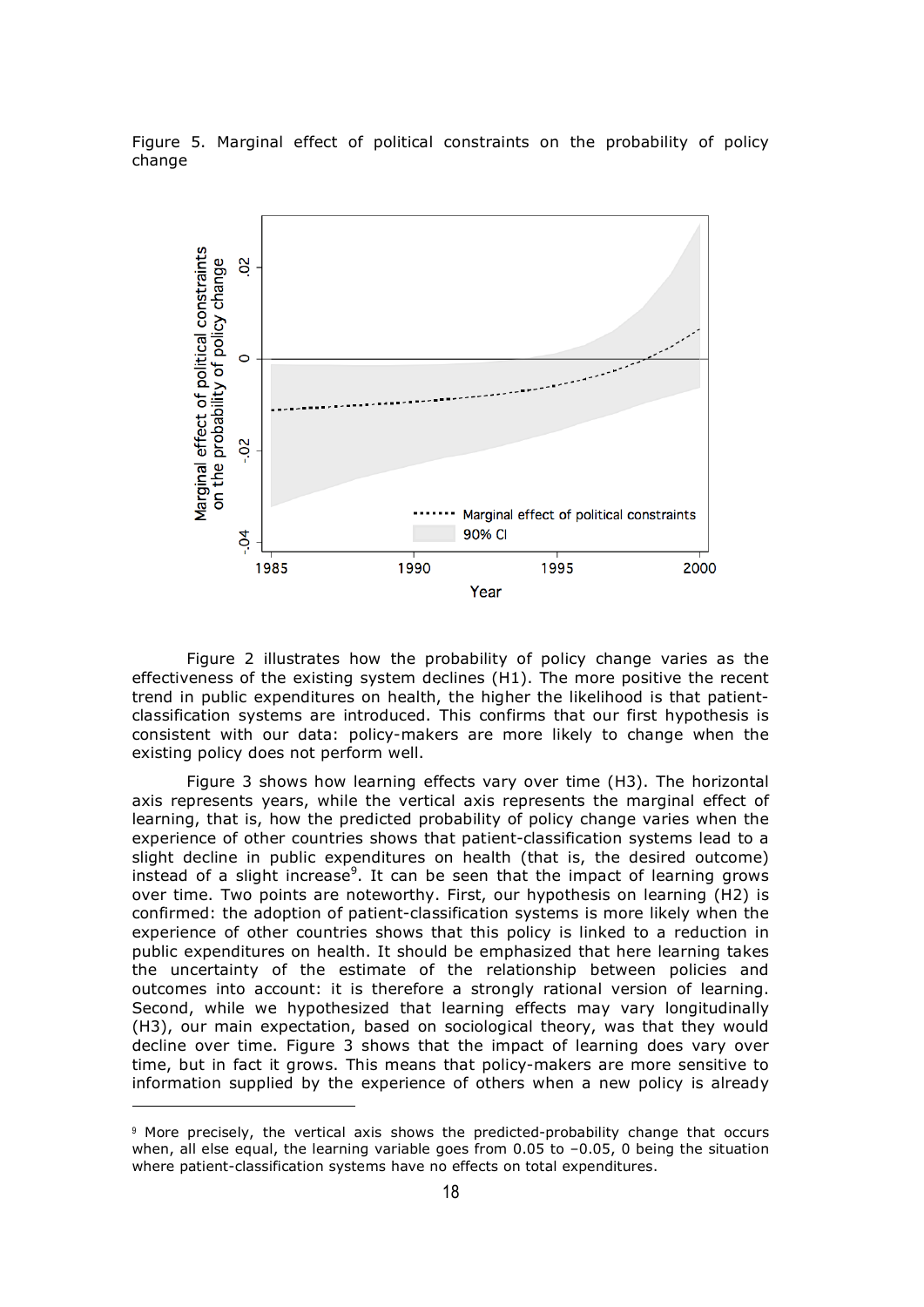somewhat widespread than when it is a fresh innovation. After all, it makes sense: policy-makers need not be instantly aware of policy innovations elsewhere, and it takes some time before a new policy comes on their radar screen. In addition, the experience of early adopters is inherently not very trustworthy: estimates of the relationship between policies and outcomes depend crucially on one or two cases, which could be outliers in some ways. Therefore, in a rational learning perspective it makes sense for policy-makers to wait until more evidence is available before making a decision. This interpretation is consistent with Figure 3.

The same result is shown also in Figure 4, which may be more intuitive since it represents how the predicted probability of policy change varies as a function of the experience of others, and this in two different years, one early and the other late in the process. In 1985, the experience of others did not matter. The probability of policy change is constant, and does not depend on whether public-expenditures trends are more favorable in countries that have adopted patient-classification systems. By contrast, in 2000 the experience of others matters a lot: the probability of policy change is about 20 times bigger if learning (which takes into account the uncertainty of the estimates) indicates that patient classification systems lead to a marked decrease in public expenditures on health than if it indicates that the reform is associated with a marked increase of expenditures. Therefore, we can conclude that patientclassification systems have spread in part following a learning process that seems to be more rational than the sociological literature expects: learning takes uncertainty into account and becomes more important as the diffusion process unfolds.

Finally, Figure 5 displays how the marginal effect of political constraints on the probability that patient-classification systems are introduced changes over time. Our hypothesis was that the more political constraints there are, the less likely policy change, but especially for innovators (H4). Figure 5 indicates that political constraints have a negative effect that declines over time. More precisely, it shows that the impact of political constraints on policy change is negative until about 1994, but is not significantly different from 0 afterwards. Early adopters are countries with fewer political constraints, but later in the process countries with more political constraints are also able to change policy. Political constraints, therefore, do not seem to block policy change altogether, but only to slow it. This consistent with the nature of the reforms under study, namely legislative changes, where thus formal institutions matter, but on policies that are not highly politicized, which therefore are not impossible to pass in institutional contexts with many veto players. Overall, the story told by Figure 5 is consistent with our expectations: political constraints have a negative effect on policy change, but especially at the beginning of the process. Innovators tend to be countries that face relatively few political constraints. It should be stressed, however, that our findings on the role of political constraints are not entirely robust, as discussed earlier. They should therefore be treated with additional caution.

#### **Conclusion**

In this article, we have argued that welfare states are interdependent and, therefore, social policies diffuse cross-nationally. The results of our study of hospital financing reforms indicate that, although domestic factors matter,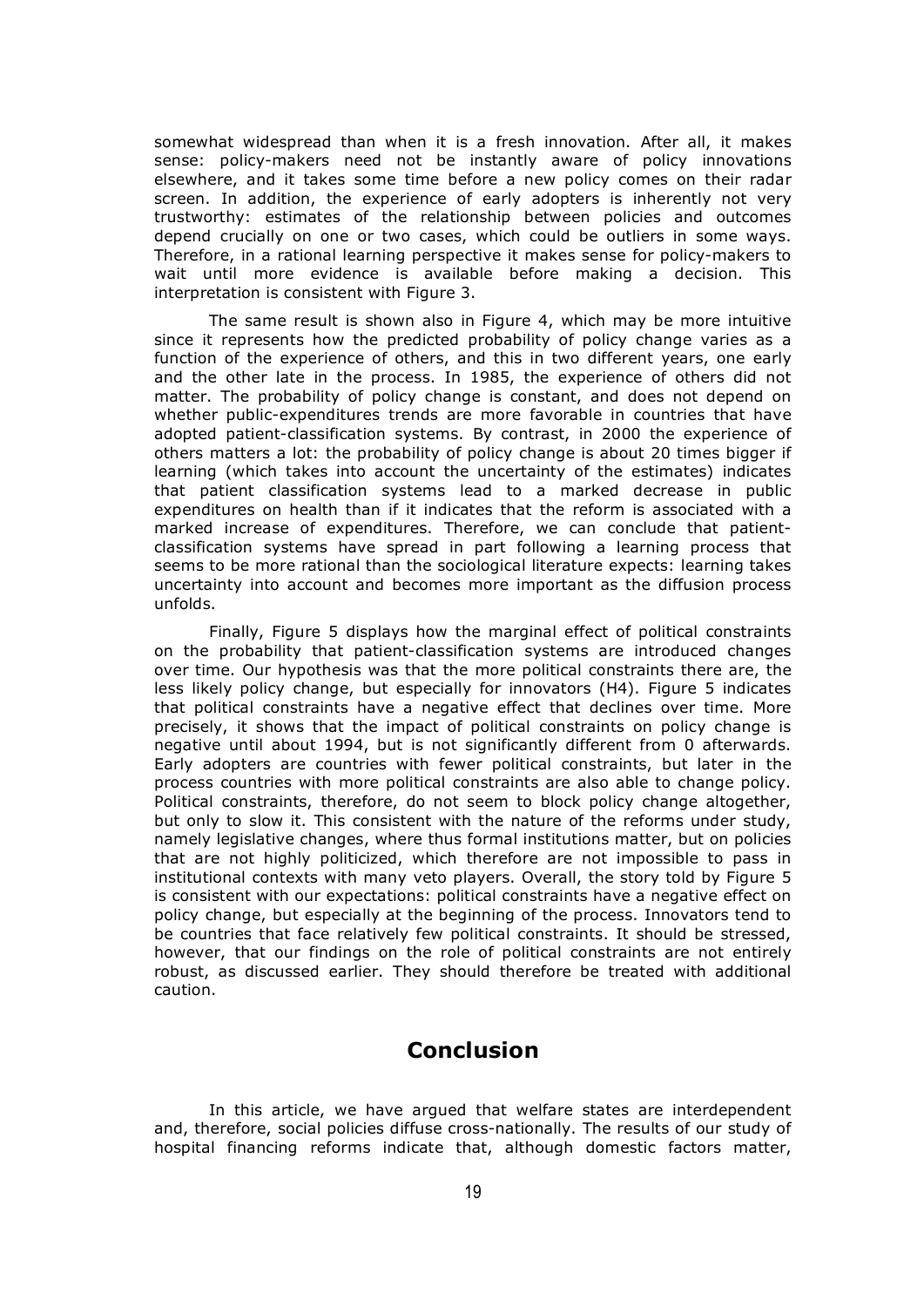diffusion is also important in explaining the spread of patient-classification systems. More precisely, the decision to introduce these instruments is influenced by their performance abroad: their adoption is more likely when the experience of other countries shows that they lead to a milder rise, or a decrease, in public expenditures on health, and when the empirical evidence supporting this conclusion is more reliable. Therefore, a learning process seems to have characterized the spread of hospital financing reforms in OECD countries. Moreover, learning has acquired importance over time, suggesting that, as patient-classification systems have become more widespread, policymakers have looked more closely at the consequences of this reform abroad. Overall, these findings constitute a strong confirmation of our main hypotheses.

Diffusion and learning matter, but this does not mean that countryspecific factors are no longer relevant. Although the technical nature of patientclassification systems means that partisan differences do not matter much, other domestic factors do. Reform is more likely when the existing system is not very effective: as public expenditures on health rise, so does the probability of policy change. Political institutions are also important. Institutional arrangements creating obstacles to policy change slow reforms down, but do not prevent them. We have found countries to be more likely to be innovators if their institutional environment is relatively veto-free, but polities characterized by more political constraints eventually catch up: they simply need more time.

These findings have implications for both the welfare state and diffusion literatures. For the former, the bottom line is that welfare states cannot be considered as separate entities. They are interdependent, and welfare state development and reform should be studied as such. This article has focused on learning, and we have taken policy outcomes (the trend in public expenditures on health) as the relevant consequence about which policy-makers learn. But of course, policy-makers are also interested in the *political* effects of policies. What are the chances that a reform can successfully be voted into law? And if this happens, will there be electoral rewards or backlash? Future work should certainly take these points into account, in particular when studying reforms that are more politicized than patient-classification systems. Labor market policies and pensions can be cases in point: in these domains the political consequences of reforms are highly relevant to policy-makers.

For the diffusion literature, another implication of our analysis is that diffusion processes need not be unconditional. Most studies of learning have implicitly assumed that learning matters equally for all countries and time periods, and their results have been mixed (e.g. Meseguer 2004, 2006a; Simmons and Elkins 2004). By contrast, our findings suggest that learning effects can vary over time. Additionally, the experience of others could also play different roles according to the policy preferences or ideological orientation of policy-makers, especially when the reform has strong political connotations. Taking the heterogeneity of diffusion processes more seriously into account is therefore another relevant point for future research, especially for more fundamental welfare reforms, which are usually very controversial. Pensions and labor market policies, for instance, are areas where policy preferences and partisan politics can be expected to play a more important role, both independently and as filters of learning. Policies that work well abroad will not be easily adopted at home if they contrast with the preferences of policy-makers and/or if they are unpopular. Partisan politics, and domestic factors in general, are likely to be much more relevant in theses contexts.

In addition, it would be interesting to examine the normative consequences of diffusion processes in the welfare state domain. Welfare policies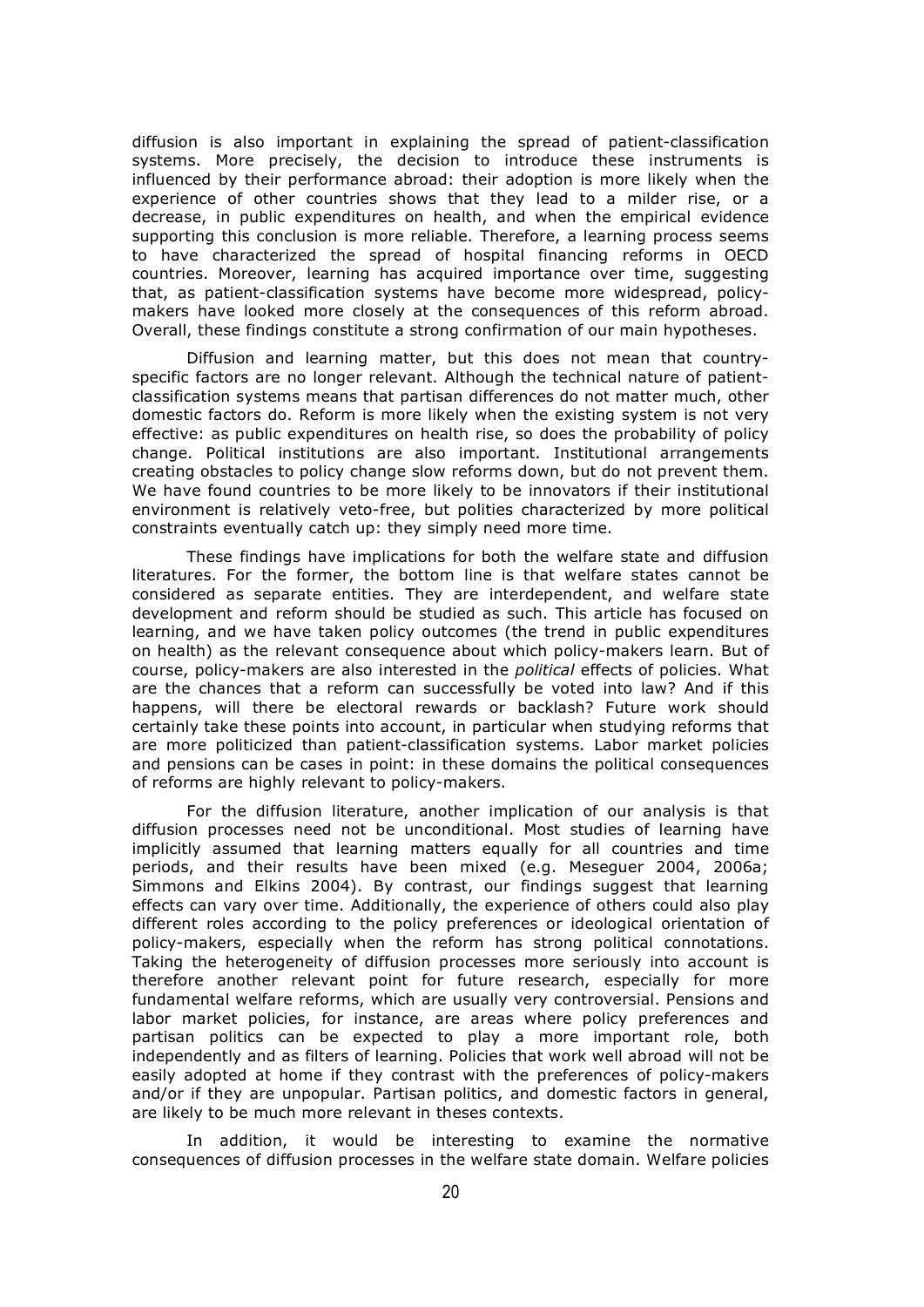diffuse, but is this a good or a bad thing? For instance, Volden and Cohen (2006) have shown that successful welfare reforms have spread across US states, but especially those that are successful in moving whites, rather than blacks, off welfare, an outcome that many would see as unjust. What are the consequences of the international diffusion of (welfare) policies? Very little is known on this important issue.

We would also like to stress the importance of taking decisions rather than aggregate figures such as spending as the dependent variable for diffusion analyses. Recently, Hacker (2004a; 2004b) has forcefully stressed that nondecisions (like the lack of adaptation to a new socio-economic context) matter at least as much as decisions in the development of welfare states, but the literature has actually never been very focused on decisions. Rather, it has relied heavily on aggregate figures of spending, which constitute the dependent variable of an overwhelming majority of quantitative studies. Recent efforts have tracked the evolution of welfare state arrangements through better measures, but the dependent variable remains an aggregate figure, such as social citizenship rights (Korpi and Palme 2003) or income replacement rates (Allan and Scruggs 2004). While these dependent variables make perfect sense if we are interested in retrenchment and its determinants, they are less useful in a diffusion context. Expenditures and replacement rates are certainly influenced by decisions, but also by a host of other factors; conversely, decisions may be important despite their lack of effects on expenditures, or need not translate immediately into observable effects on expenditures or replacement rates. Therefore, diffusion studies of the welfare state should focus on decisions as the dependent variable more than on expenditures or other aggregate figures.

In conclusion, diffusion matters for the development of the welfare state, and studying national reforms as if they were independent of each other (the implicit assumption of the overwhelming majority of studies) is becoming increasingly implausible.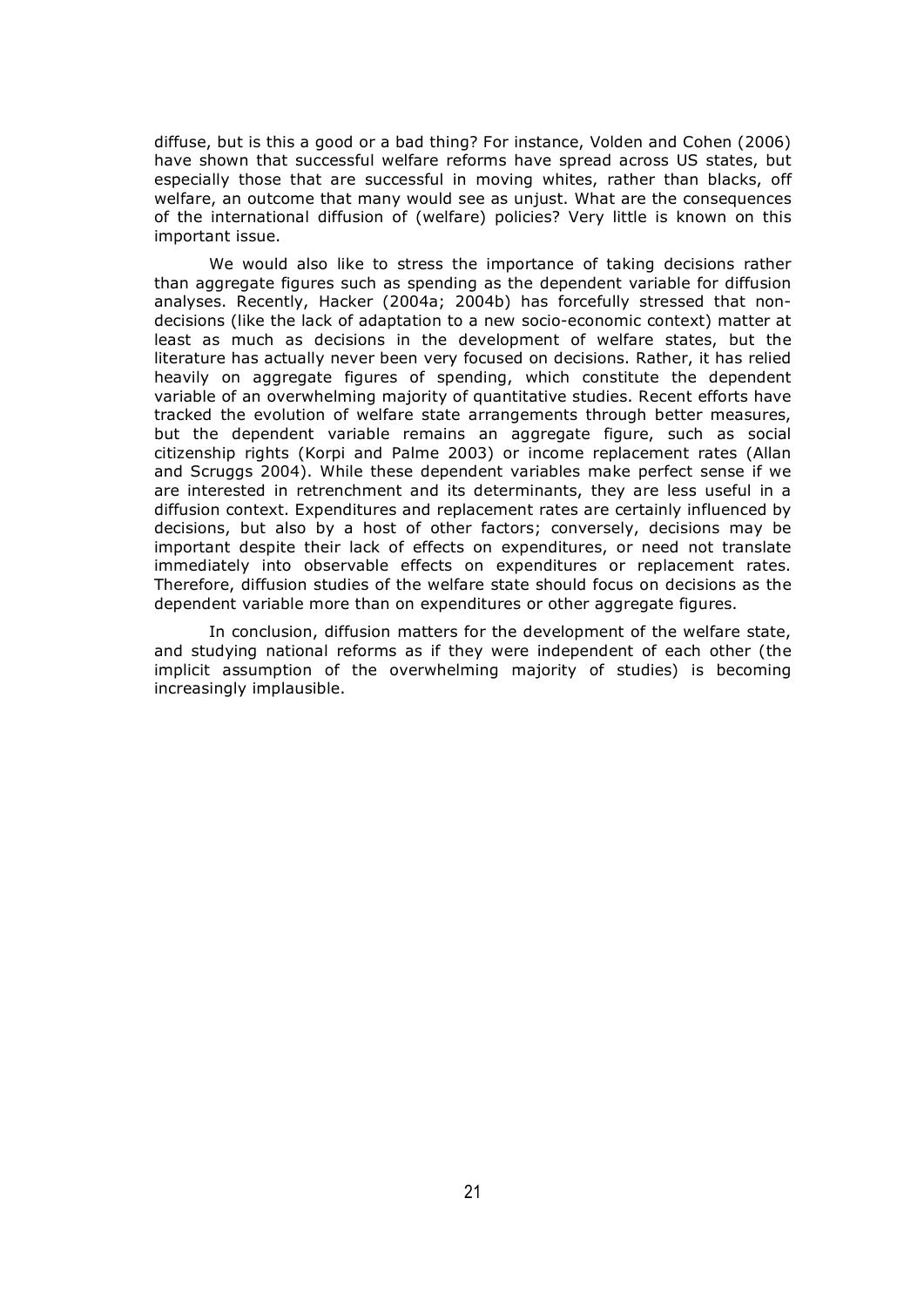#### **References**

Allan, James P., and Lyle Scruggs. 2004. Political Partisanship and Welfare State Reform in Advanced Industrial Societies. *American Journal of Political Science* 48 (3):496-512.

Armingeon, Klaus, Philipp Leimgruber, Michelle Beyeler, and Sarah Menegale. 2005. Comparative Political Dataset, 1960-2003. University of Berne.

Beck, Nathaniel, and Simon Jackman. 1998. Beyond Linearity by Default: Generalized Additive Models. *American Journal of Political Science* 42 (2):596- 627.

Beck, Nathaniel, Jonathan N. Katz, and David J. Tucker. 1998. Taking Time Seriously: Time-Series–Cross-Section Analysis with a Binary Dependent Variable. *American Journal of Political Science* 42 (4):1260-1288.

Berry, William D., and Brady Baybeck. 2005. Using Geographical Information Systems to Study Interstate Competition. *American Political Science Review* 99 (4):505-519.

Berry, William D., Richard C. Fording, and Russell L. Hanson. 2003. Reassessing the 'Race to the Bottom' in State Welfare Policy. *Journal of Politics* 65 (2):327- 349.

Box-Steffensmeier, Janet M., and Bradford S. Jones. 2004. *Event History Modeling. A Guide for Social Scientists*. Cambridge: Cambridge University Press.

Brady, David, Jason Beckfield, and Martin Seeleib-Kaiser. 2005. Economic Globalization and the Welfare State in Affluent Democracies, 1975-2001. *American Sociological Review* 70:921-948.

Brambor, Thomas, William Roberts Clark, and Matt Golder. 2006. Understanding Interaction Models: Improving Empirical Analyses. *Political Analysis* 14:63-82.

Braun, Dietmar, and Fabrizio Gilardi. 2006. Taking 'Galton's Problem' Seriously. Towards a Theory of Policy Diffusion. *Journal of Theoretical Politics* 18 (3):298- 322.

Braun, Dietmar, Fabrizio Gilardi, Katharina Füglister, and Stéphane Luyet. 2007. Ex Pluribus Unum. Integrating the Different Strands of Policy Diffusion Theory. *Politische Vierteljahresschrift*:forthcoming.

Brooks, Sarah M. 2005. Interdependent and Domestic Foundations of Policy Change: The Diffusion of Pension Privatization around the World. *International Studies Quarterly* 49:273-294.

Brooks, Sarah M. 2007. When Does Diffusion Matter? Explaining the Spread of Structural Pension Reforms across Nations. *Journal of Politics*:forthcoming.

Collier, David, and Richard E. Messick. 1975. Prerequisites Versus Diffusion: Testing Alternative Explanations of Social Security Adoption. *American Political Science Review* 69:1299-1315.

Elkins, Zachary, Andrew Guzman, and Beth Simmons. 2006. Competing for Capital: The Diffusion of Bilateral Investment Treaties, 1960-2000. *International Organization* 60 (4):811-846.

Franzese, Robert J., and Jude C. Hays. 2006. Strategic Interaction among EU Governments in Active Labor Market Policy-Making. Subsidiarity and Policy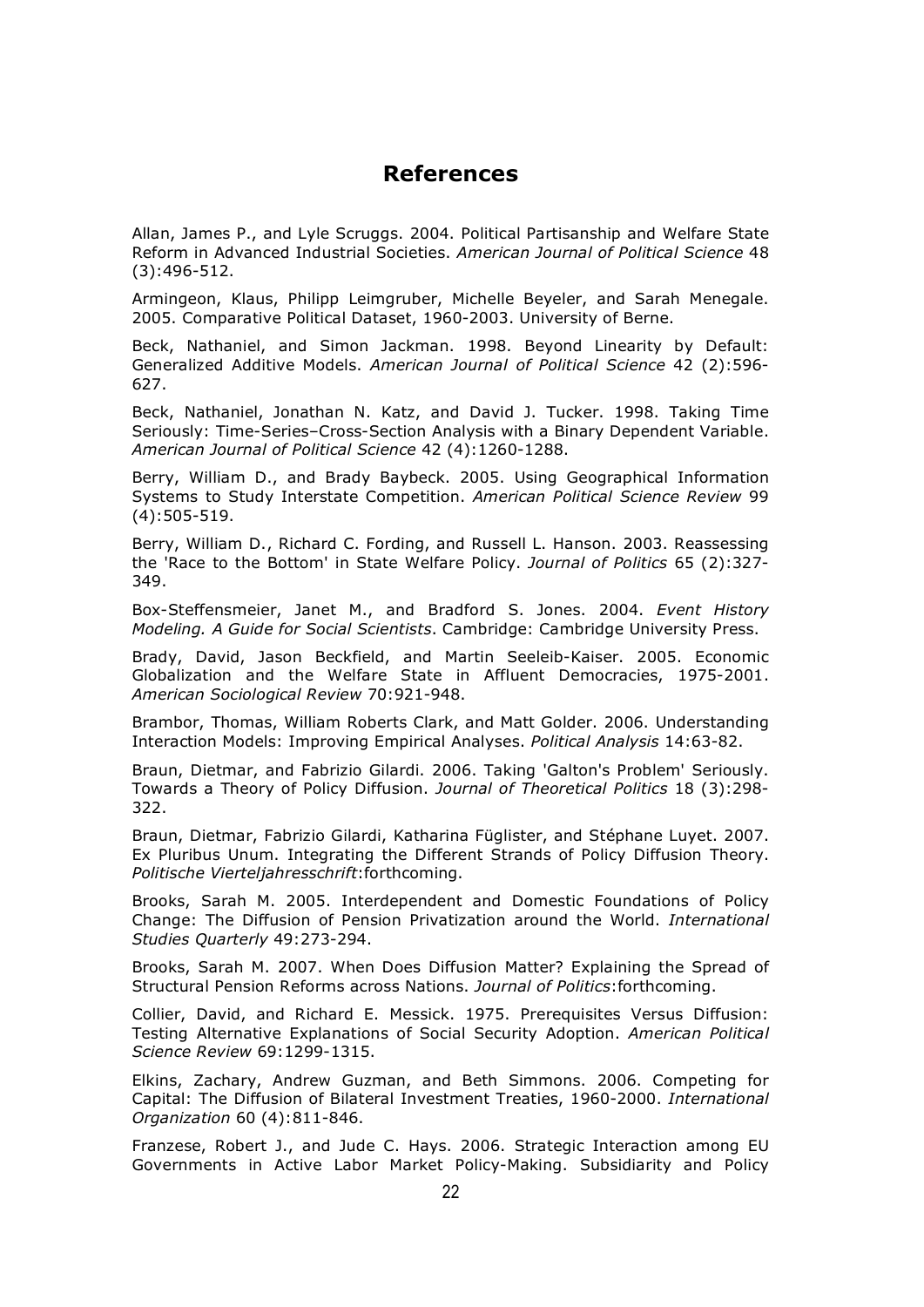Coordination under the European Employment Strategy. *European Union Politics* 7 (2):167-189.

Gilardi, Fabrizio. 2005. The Institutional Foundations of Regulatory Capitalism: The Diffusion of Independent Regulatory Agencies in Western Europe. *Annals of the American Academy of Political and Social Sciences* 598:84-101.

Hacker, Jacob S. 2004a. Dismantling the Health Care State? Political Institutions, Public Policies and the Comparative Politics of Health Reforms. *British Journal of Political Science* 34:693-7724.

Hacker, Jacob S. 2004b. Privatizing Risk without Privatizing the Welfare State: The Hidden Politics of Social Policy Retrenchment in the United States. *American Political Science Review* 98 (2):243-260.

Hannan, Michael T., and Glenn R. Carroll. 1992. *Dynamics of Organizational Populations. Density, Legitimation, and Competition*. Oxford: Oxford University Press.

Henisz, Witold J. 2000. The Institutional Environment for Multinational Investment. *Journal of Law, Economics, and Organization* 16 (2):334-364.

Henisz, Witold J. 2002. The Institutional Environment for Infrastructure Investment. *Industrial and Corporate Change* 11 (2):355-389.

Henisz, Witold J., Bennet A. Zelner, and Mauro F. Guillén. 2005. The Worldwide Diffusion of Market-Oriented Infrastructure Reform, 1977-1999. *American Sociological Review* 70 (6):871-897.

Jahn, Detlef. 2006. Globalization as "Galton's Problem": The Missing Link in the Analysis of Diffusion Patterns in Welfare State Development. *International Organization* 60:402-431.

Jordana, Jacint, and David Levi-Faur. 2005. The Diffusion of Regulatory Capitalism in Latin America: Sectoral and National Channels in the Making of New Order. *Annals of the American Academy of Political and Social Sciences* (598):102-124.

King, Gary, Michael Tomz, and Jason Wittenberg. 2000. Making the Most of Statistical Analyses: Improving Interpretation and Presentation. *American Journal of Political Science* 44 (2):341-355.

Kittel, Bernhard, and Herbert Obinger. 2003. Political Parties, Institutions, and the Dynamics of Social Expenditure in Times of Austerity. *Journal of European Public Policy* 10 (1):20-45.

Korpi, Walter, and Joakim Palme. 2003. New Politics and Class Politics in the Context of Austerity and Globalization: Welfare State Regress in 18 Countries, 1975-1995. *American Political Science Review* 97 (3):425-446.

Korpi, Walter. 2003. Welfare-State Regress in Western Europe: Politics, Institutions, Globalization and Europeanization. *Annual Review of Sociology* 29:589-609.

Lee, Chang Kil, and David Strang. 2006. The International Diffusion of Public-Sector Downsizing: Network Emulation and Theory-Driven Learning. *International Organization* 60 (4):883-909.

Lieberman, Robert C., and Greg M. Shaw. 2000. Looking Inward, Looking Outward: The Politics of Welfare State Innovation under Devolution. *Political Research Quarterly* 53 (2):215-240.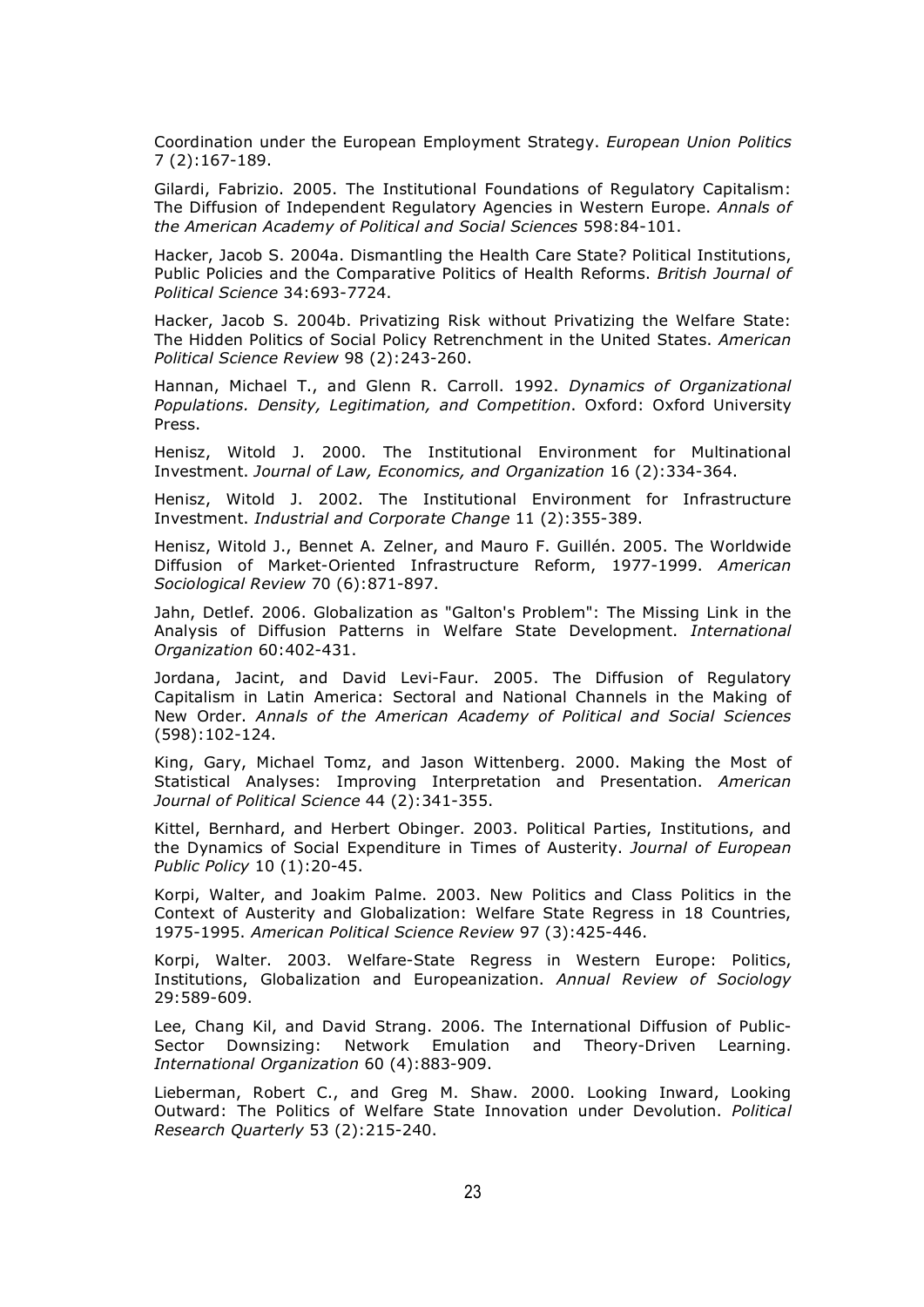McNamara, Kathleen R. 2002. Rational Fictions: Central Bank Independence and the Social Logic of Delegation. *West European Politics* 25 (1):47-76.

Meseguer, Covadonga. 2004. What Role for Learning? The Diffusion of Privatisation in OECD and Latin American Countries. *Journal of Public Policy* 24 (3):299-325.

Meseguer, Covadonga. 2005. Policy Learning, Policy Diffusion and the Making of a New Order. *Annals of the American Academy of Political and Social Sciences* (598):67-82.

Meseguer, Covadonga. 2006a. Learning and Economic Policy Choices. *European Journal of Political Economy* 22:156-178.

Meseguer, Covadonga. 2006b. Rational Learning and Bounded Learning in the Diffusion of Policy Innovations. *Rationality and Society* 18 (1):35-66.

Meyer, John W., and Brian Rowan. 1977. Institutionalized Organizations: Formal Structure as Myth and Ceremony. *American Journal of Sociology* 83 (2):340- 363.

OECD. 2006. OECD Health Data 2006. Paris: OECD.

Pierson, Paul, ed. 2001. *The New Politics of the Welfare State*. Oxford: Oxford University Press.

Pierson, Paul. 2001a. Coping with Permanent Austerity. Welfare State Restructuring in Affluent Democracies. In *The New Politics of the Welfare State*, edited by P. Pierson. Oxford: Oxford University Press.

Pierson, Paul. 2001b. Post-Industrial Pressures on the Mature Welfare States. In *The New Politics of the Welfare State*, edited by P. Pierson. Oxford: Oxford University Press.

Polillo, Simone, and Mauro F. Guillén. 2005. Globalization Pressures and the State: The Worldwide Spread of Central Bank Independence. *American Journal of Sociology* 110 (6):1764-1802.

Simmons, Beth A., and Zachary Elkins. 2004. The Globalization of Liberalization: Policy Diffusion in the International Political Economy. *American Political Science Review* 98 (1):171-189.

Simmons, Beth, Frank Dobbin, and Geoffrey Garrett. 2006. Introduction: The International Diffusion of Liberalism. *International Organization* 60 (4):781-810.

Strang, David, and Sarah A. Soule. 1998. Diffusion in Organizations and Social Movements: From Hybrid Corn to Poison Pills. *Annual Review of Sociology* 24:265-290.

Swank, Duane. 2006. Tax Policy in an Era of Internationalization: Explaining the Spread of Neoliberalism. *International Organization* 60 (4):847-882.

Tsebelis, George. 2002. *Veto Players: How Political Institutions Work*. Princeton: Princeton University Press.

Volden, Craig, and Craig Cohen. 2006. The Diffusion of Successful TANF Policies. Paper presented at the ECPR Joint Sessions of Workshops, Nicosia (Cyprus), 25- 30 April 2006.

Volden, Craig. 2002. The Politics of Competitive Federalism: A Race to the Bottom in Welfare Benefits? *American Journal of Political Science* 46 (2):352- 363.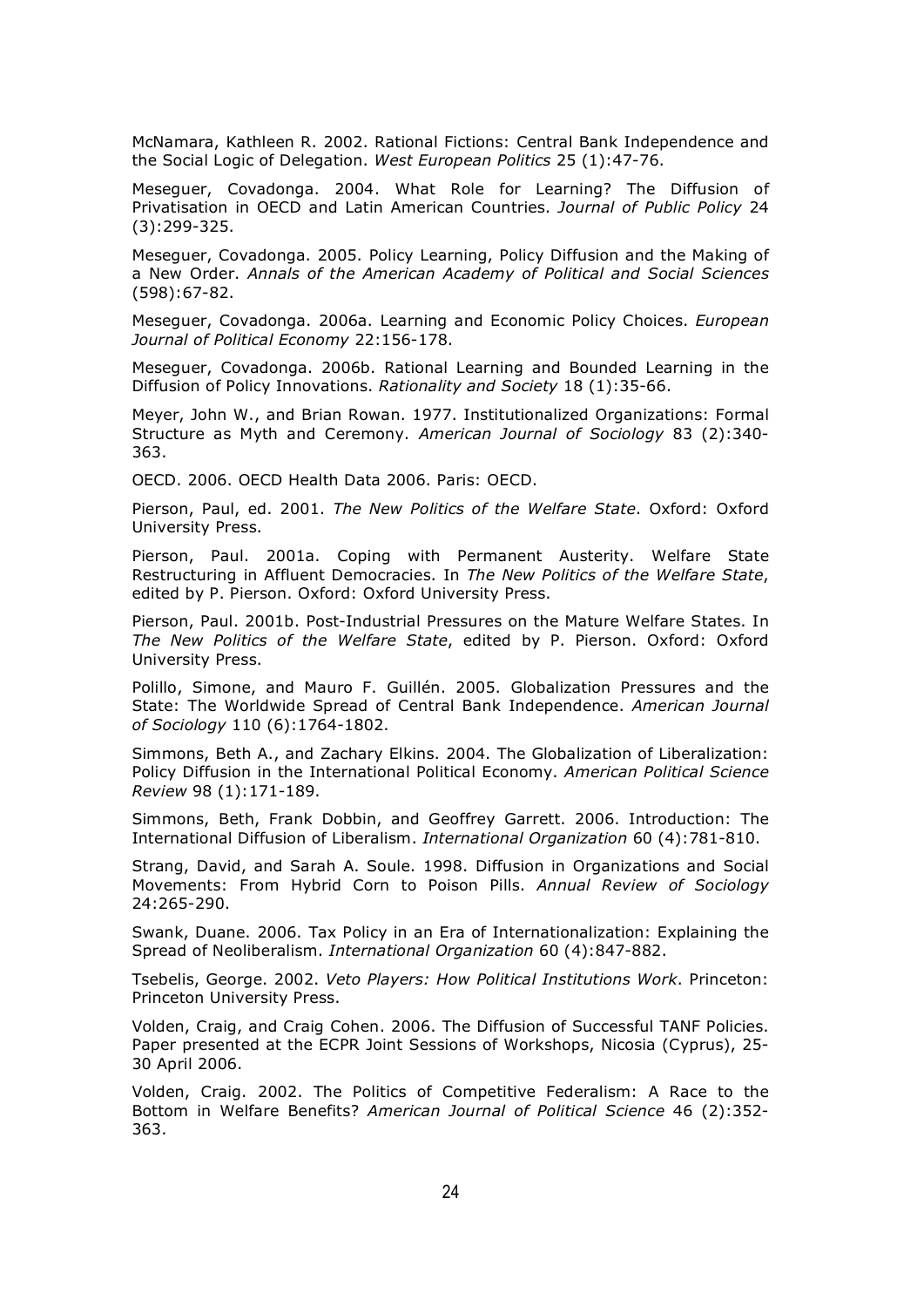Volden, Craig. 2006. States as Policy Laboratories: Emulating Success in the Children's Health Insurance Program. *American Journal of Political Science* 50 (2):294-312.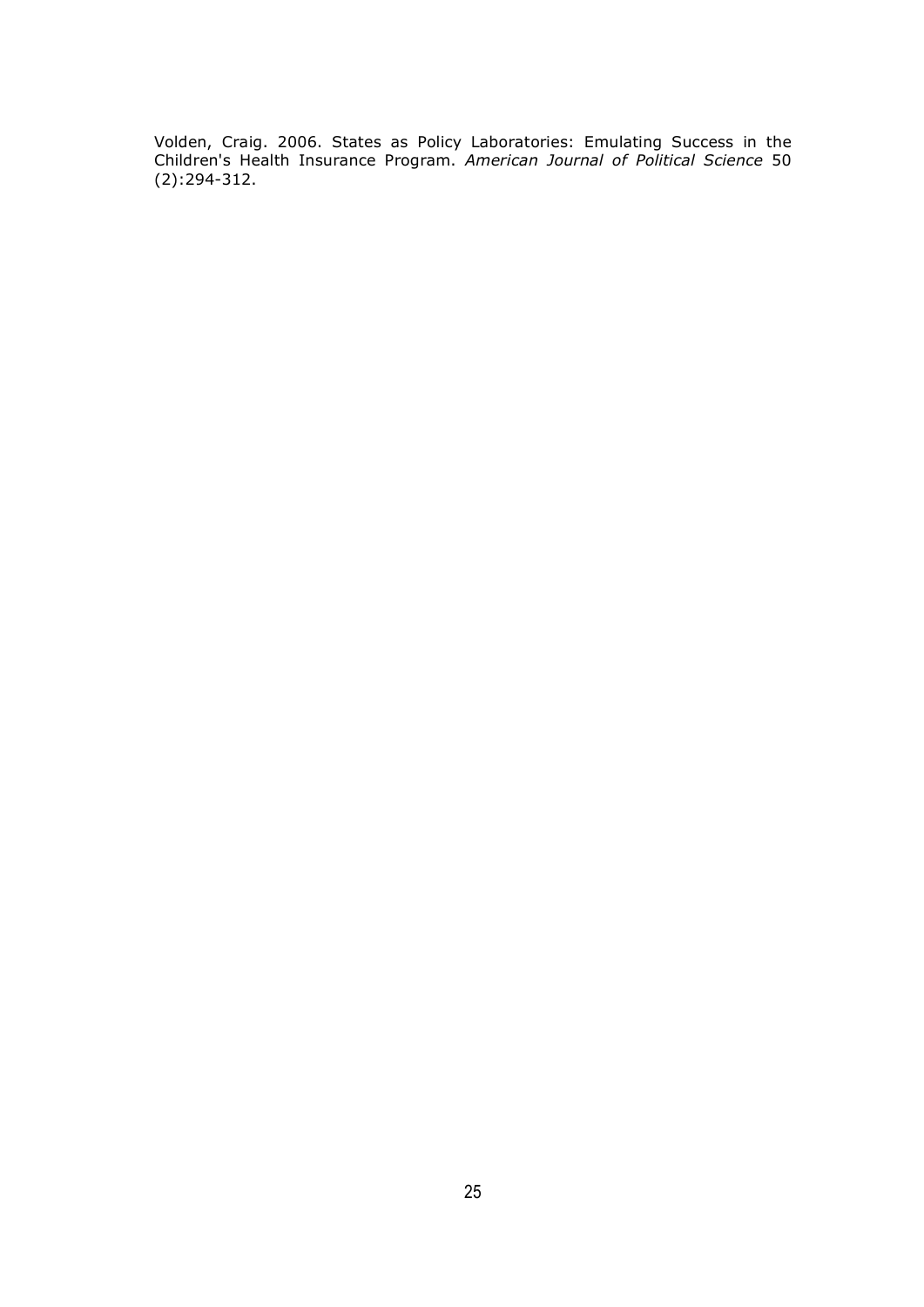# **Dans la collection « Travaux de Science Politique »**

Disponibles sur www.unil.ch/iepi

31. Natalia Gerodetti (2007). Enduring Legacies – Intersecting Discourses in the Context of Eugenics.

30. **Véronique Mottier** (2007). Meaning, Identity, Power : Metaphors and Discourse Analysis.

29. **Olivier Fillieule** (2007). On n'y voit rien ! Le recours aux sources de presse pour l'analyse des mobilisations protestataires.

28. **Kathrin Daepp** (2006). La re-régulation sélective de la finance internationale : l'initiative sur les pays ou territoires non-coopératifs du GAFI.

27. **Martino Maggetti** (2006). Assessing the De Facto Independence of Regulatory Agencies. The Case of the Swiss Federal Banking Commission in the 1990?

26. **Dietmar Braun** (2006). Modernising Federalism. Towards Convergence in the Organisation of Intergovernmental Relations?

25. **Gilardi Fabrizio** (2006). The Same, but Different. Central Banks, Regulatory Agencies, and the Politics of Delegation to Independent Authorities.

24. **Péchu Cécile** (2006). Entre résistance et contestation. La genèse du squat comme mode d'action.

23. **Gotheil Sarah** (2005) ACCOBAMS. Les pays de mer noire, méditerranée et zone atlantique adjacente s'unissent pour la protection des cétacés.

22. **Schnyder, Gerhard, Martin Lüpold, André Mach et Thomas David** (2005) The Rise and Decline of the Swiss Company Network during the 20th Century.

21. **Buffat Aurélien** (2005) La mise en oeuvre de la réforme de l'armée suisse « Armée XXI » : les changements vécus à l'interne. Etude de cas des militaires professionnels des écoles, hôpital de la place d'armes de Moudon.

20. **Rey Léonard** (2005) La construction du marché intérieur suisse à la lumière de l'expérience européenne : centralité et intervention contrastée des Hautes Cours dans les processus d'intégration économique.

19. **Csikos Patrick** (2005) Emergence d'une nouvelle gouvernance internationale privée/publique : les cas des agences de notation financière et des normes comptables.

18. **Voegtli Michael** (2004) Entre paternalisme et Etat social. Le cas de la fabrique de chocolat Suchard (1870-1940).

17. **Chinotti Luca** (2004) Les effets de l'Accord sur l'Agriculture de l'Uruguay Round sur les pays en développement. Une entrave ou une opportunité pour le développement?.